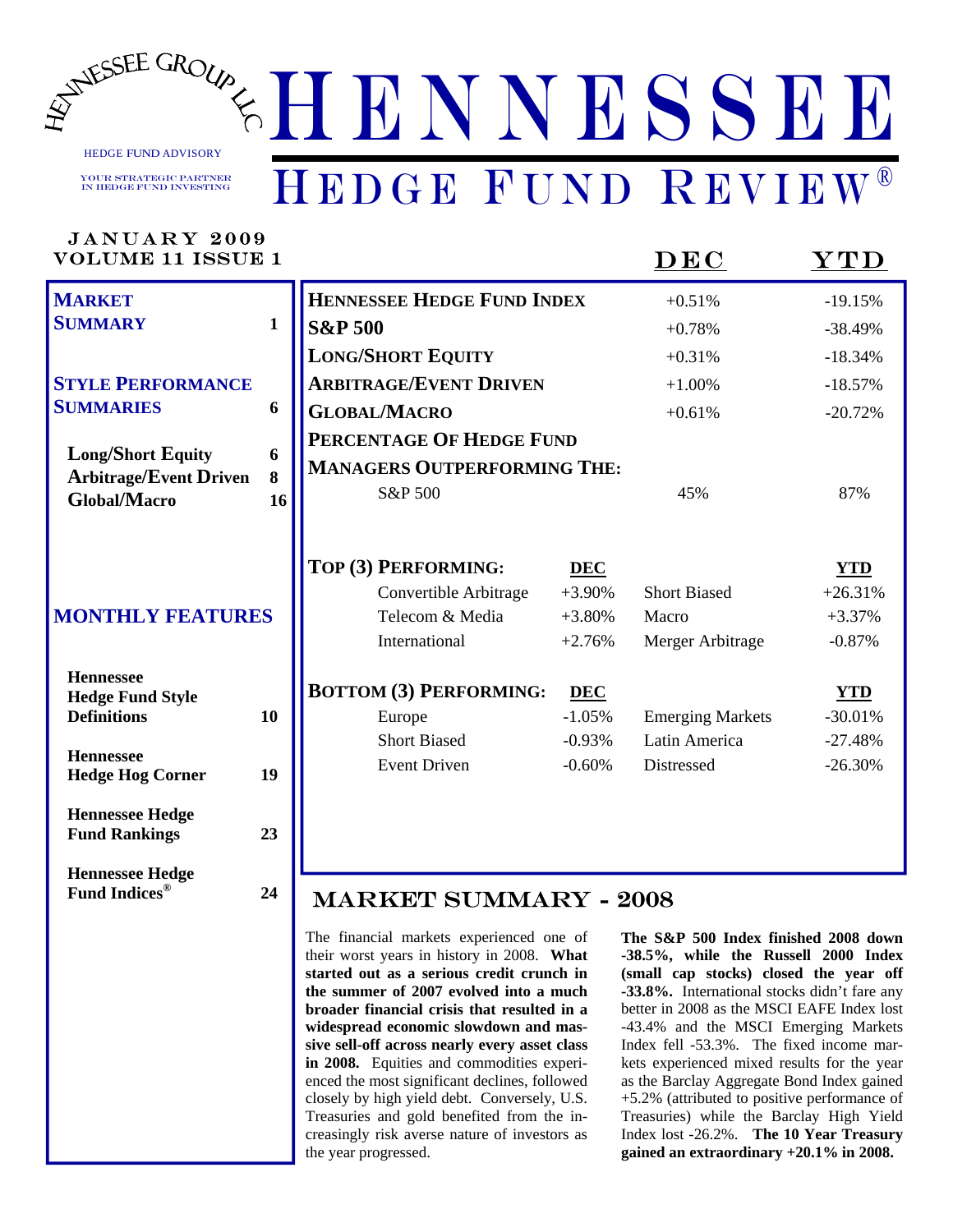### HENNESSEE HEDGE FUND REVIEW®

**Concerns of a global recession grew as the year progressed and led to a sharp sell-off in commodities. The CRB Index lost -40.0% in 2008.** Crude oil (WTI) finished the year trading at \$44.60 a barrel, down -53.5% from the start of the year. Conversely, gold benefited from the flight to quality and gained +5.8% for the year.

**The Hennessee Hedge Fund Index gained +0.51% during the month of December, however finished 2008 down -19.15%.** While from an absolute return perspective hedge funds disappointed in 2008; both on a relative and riskadjusted basis, they continued to outperform their traditional counterparts and are therefore likely to remain a top priority among Investment Committees heading into 2009.



That said, 2008 did present some challenges for hedge funds. Disgruntled investors issued a record amount of redemptions in the latter parts of the year. **With the average hedge fund down -19% for the year and redemptions of approximately 25%, The Hennessee Group believes the hedge fund industry could be 50% smaller heading into 2009.** In addition to suffering from a record amount of redemptions, they will also have to work to restore the image of the industry. A number of high profile funds liquidated or froze redemptions at the behest of investors and the industry was hit with its largest ponzi scheme in history. Initial estimates indicate hedge fund investors could have lost up to \$50 billion in the fraud revealed in mid-December. **In light of these developments, it is widely believed the hedge fund industry will see a number of changes in the coming year, particularly with regards to increased levels of transparency and regulation.** 



The U.S. economy held up fairly well in the first half of 2008 due in large part to exports and fiscal stimulus. However, as the housing market deteriorated and the unemployment situation worsened, the economy slowed significantly in the latter part of the year. The third quarter experienced a decline in GDP growth of -0.5% due in large part to the weakening consumer.

In addition, the National Bureau of Economic Research (NBER) announced late in the year that the U.S. economy had officially entered a recession in the fourth quarter of 2007. **Most economists believe the U.S. economy could contract by as much as -4.0% in the fourth quarter and will likely remain mired in a deep recession through the first half of 2009.**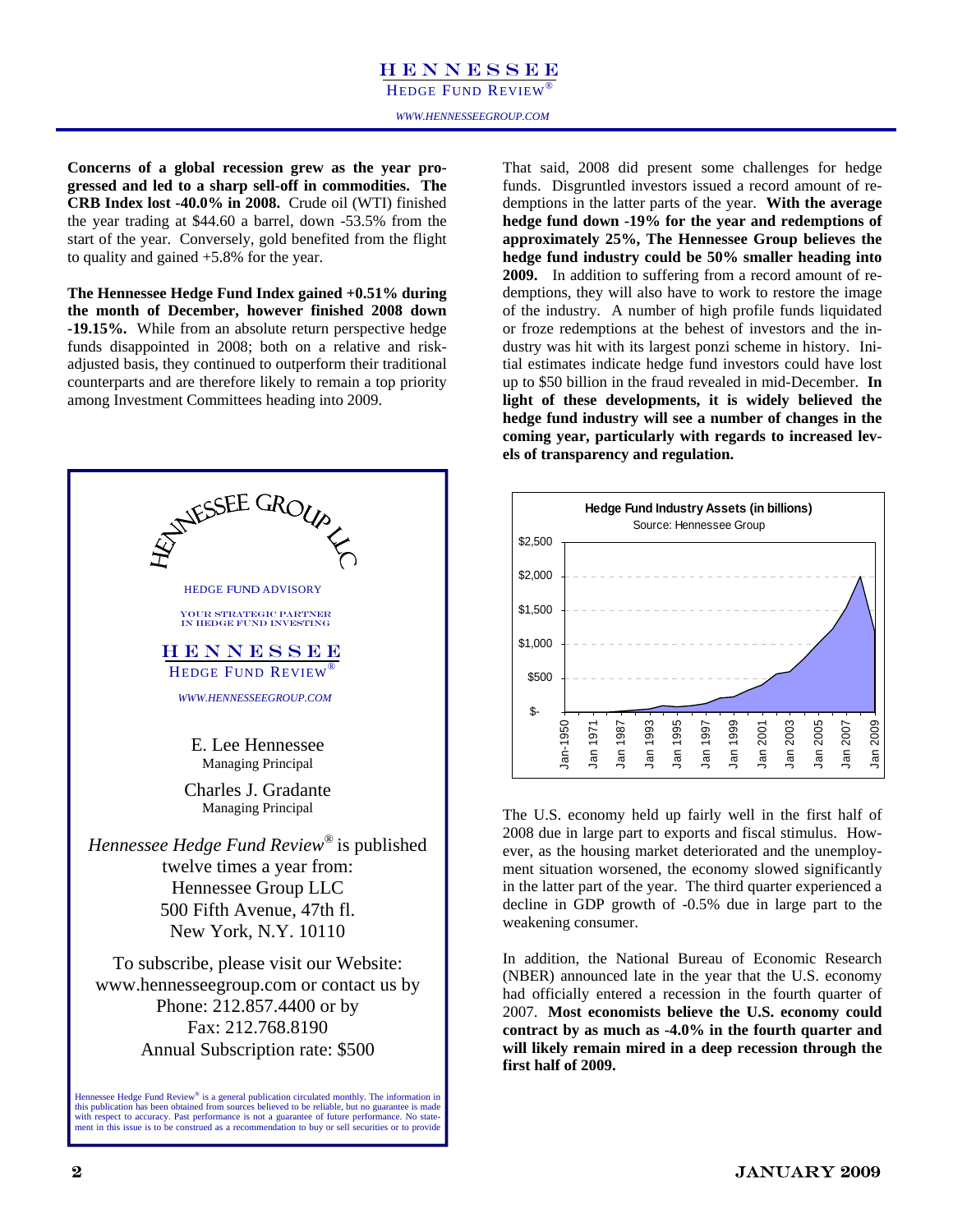HEDGE FUND REVIEW®



The employment situation worsened throughout the year with the most recent report indicating 524,000 jobs were lost in December. Overall, employers announced 2,589,000 job cuts in 2008, the largest annual total since 1945. The unemployment rate finished the year at 7.2%, up from 4.7% at the beginning of 2008. **Economists believe the unemployment rate could exceed 8.0% in the latter parts of 2009 as economic conditions are likely to further deteriorate.** 



The Institute for Supply Management's manufacturing index (ISM Index), a diffusion index measuring national manufacturing conditions by surveying 300 firms on employment, production, new orders, supplier deliveries and inventories, continued its downward decline in December. **The final 2008 reading for the ISM Index came in at 32.4 (readings below 50 indicate a contracting factory sector), down from 36.2 in November and the lowest index reading in 28 years.** The New Orders Index, a key indicator for ongoing demand, plunged to  $22.7$ , the  $13<sup>th</sup>$  consecutive decline for the index and its lowest level since January 1948.

The Standard & Poor's/Case-Shiller U.S. National Home Price Index, which tracks changes in the value of the residential real estate market in 20 metropolitan regions across the United States, dropped a record rate in October. **The index fell -18.0% on a year-over-year basis, making for the 22nd consecutive monthly decline for the index and reaching a level not seen since March of 2004.** 

**The Labor Department reported consumer prices experienced the biggest one-month decline in November, the second consecutive record decline dating back to February 1947.** The Consumer Price Index (CPI) fell -1.7% in November, down from -1.0% in October. The energy index fell -17.0% in November, almost twice the October decline. Energy prices are now -32.4% below the July peak earlier this year. The gasoline index fell -29.5% in November and is now -47.0% below its July peak. **The core rate, which excludes food and energy, was flat and remains at its lowest point since September of 2005.** The year-over-year CPI fell to +1.1% in November, substantially below the 17 year high set this past July at +5.6%. **In the near term, economists anticipate inflation to remain in check. However, they believe the unprecedented actions taken by the government in the past year to stimulate the economy could lead to inflationary pressures over the longer term.**

**Due in large part to accelerating layoffs and deteriorating markets for housing, stocks and other investments, the consumer confidence hit an all-time low in December.** The Consumer Confidence Index fell to 38.0 in December, down from 44.7 in November and below its prior low of 38.8 in October. **The index finished the year well off its high set in July of last year at 112.0.** 



### $JANUARY~2009$  3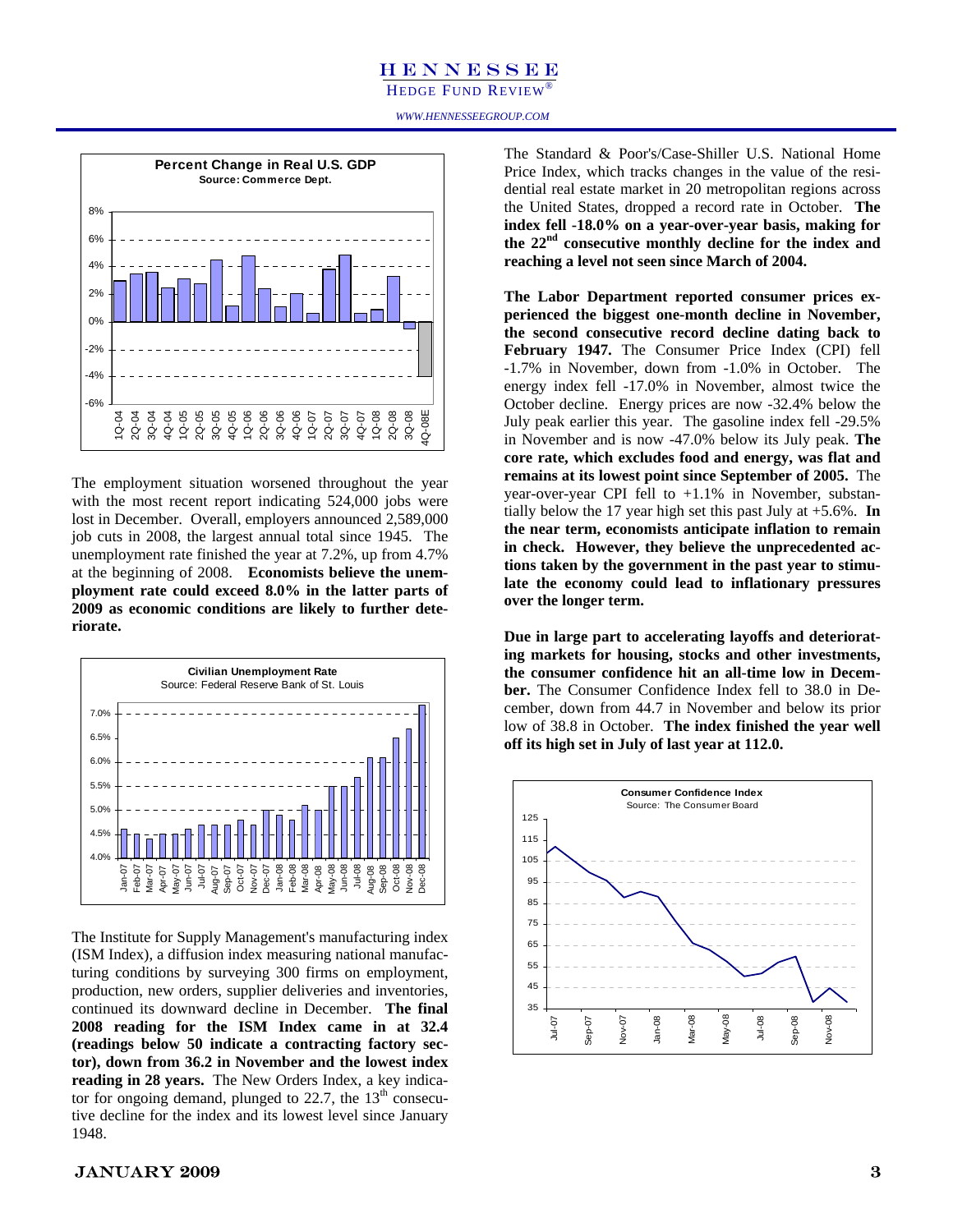HEDGE FUND REVIEW

*WWW.HENNESSEEGROUP.COM* 



The Hennessee Hedge Fund Indices® are calculated from performance data supplied by a diversified group of hedge funds monitored by the Hennessee Hedge Fund Advisory Group. The Hennessee Hedge Fund Index is an equally- weighted average of the funds in the Hennessee Hedge Fund Indices®. The funds in the Hennessee Hedge Fund Index is net of fees and unaudited. The hedge fund performance data has been obtained from sources believed to be reliable, but no guarantee is made with respect to accuracy. Past performance is no guarantee of future returns. This material is for general information only and is not an offer or

## You Wouldn't Use a Stock Index to Benchmark Your Bond Portfolio

# So Why Use One to Benchmark Your Hedge Funds?

## Hennessee Hedge Fund Indices®

Hennessee Group recognized the need for the creation of specific 'benchmarks' to measure a hedge fund manager's success. From this original concept, the blueprints of the Hennessee Hedge Fund Indices<sup>®</sup> evolved into what we know today.

The Hennessee Hedge Fund Indices® have been used as a hedge fund benchmark since 1987. Created real-time, the Hennessee Hedge Fund Indices® are an equally weighted average of a diversified group of hedge funds consisting of 23 different investment styles.

For more information on the Hennessee Hedge Fund Indices® , please visit us at www.hennesseegroup.com or lookup us up on Bloomberg under the symbol "HHFD".

solicitation to buy or sell any security including any interest in a hedge fund. ALL RIGHTS RESERVED.



**Your Strategic Partner In** *Hedge Fund Investing*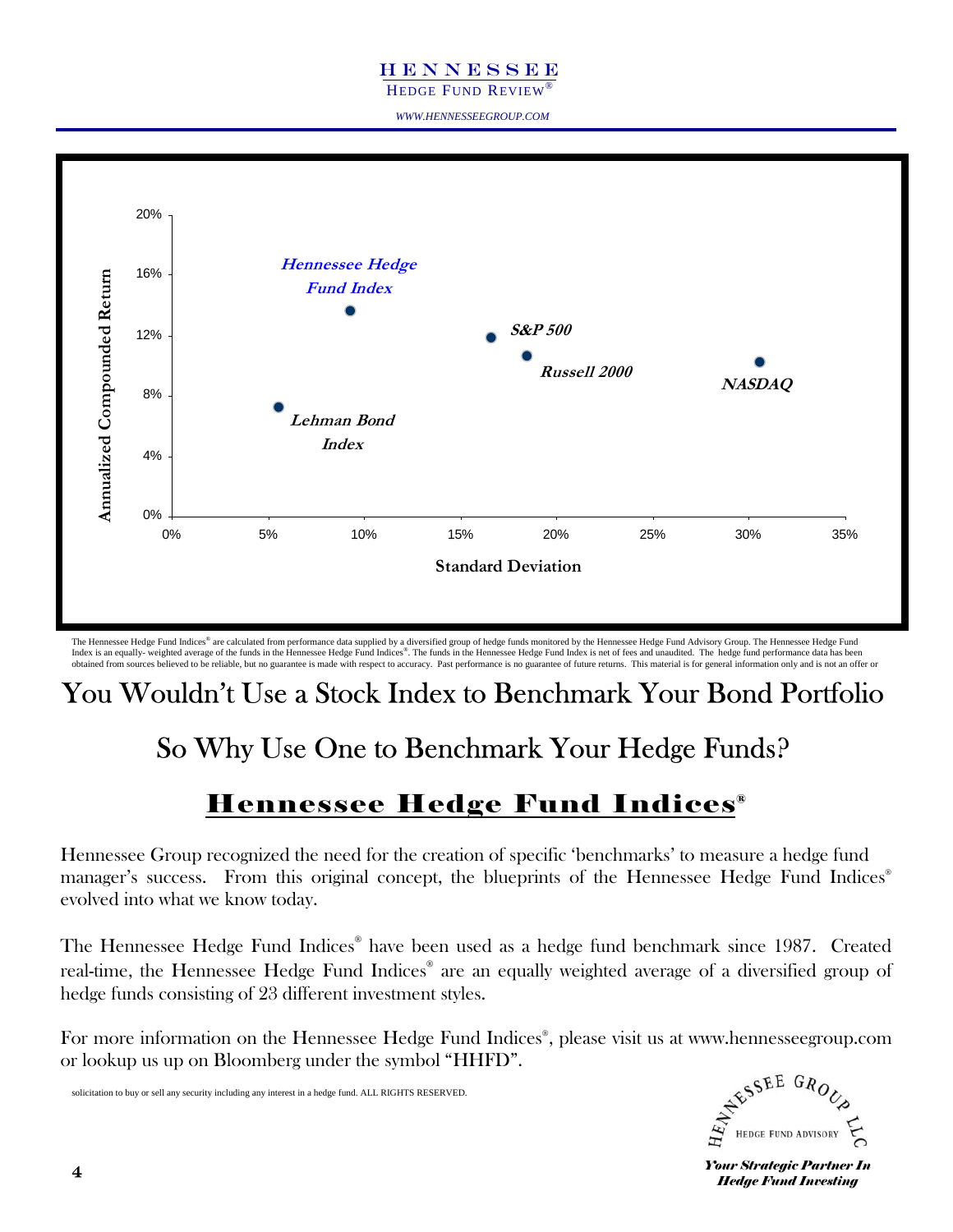**As sentiment among consumers has deteriorated in recent months, they have significantly shifted their spending habits, opting to save money and pay down debt.** The US Commerce Department announced retail sales in the U.S. fell -1.9% in November and is now off -7.4% from a year ago. While retail sales have fallen, personal savings for U.S. households has increased dramatically. Savings rose to  $+2.8\%$  in November. That is  $+0.4\%$  higher than the  $+2.4\%$ in October and much greater than the +0.1% rise economists expected. **In addition, the Federal Reserve reported that household debt fell for the first time ever in the third quarter.** 

In light of the slowing economy and shift in consumer spending habits, corporate earnings have come down significantly in recent months. **Third quarter 2008 operating earnings for the S&P 500 Index declined from \$184 billion in the third quarter of 2007 to \$143 billion in the third quarter of 2008, representing a -22% drop on a year-over-year basis.** Energy continued to be the primary contributor, with an earnings increase of +89% from a year earlier. Conversely, financials experienced a -193% decline in earnings from a year earlier and consumer discretionary companies experienced a -42% drop. **Current estimates call for a -12% decline in fourth quarter 2008 operating earnings on a year-over-year basis and a +4.5% gain in operating earnings for the full year 2009.** That said, it is widely believed these estimates are still too optimistic and likely to be further reduced in the coming months. Most experts believe 2009 operating earnings are likely to experience negative growth.



In light of the tumbling financial markets and weakening economy, the U.S. government has become increasingly aggressive with its fiscal and monetary policies. **In addition to aggressively reducing its target for the federal funds rate to a range of 0% to .25%, the Fed has created a variety of lending facilities in an attempt to stabilize troubled financial companies and increase liquidity for the credit markets.** As a result, the Fed has greatly expanded the size of its balance sheet with notable programs such as the Troubled Asset Relief Program (TARP). And with inflation in check, at least in the near future, expectations are for the Federal Reserve to keep interest rates low for the duration of 2009 as well as further expand the balance sheet well beyond the \$2 trillion it has grown to in the past year.

**President-elect Obama recently announced the new administration will embark on an economic stimulus package designed to create millions of jobs by making "the single largest new investment in our national infrastructure since the creation of the federal highway system in the 1950s."** In addition, the Federal Reserve has plans to reliquify the mortgage market with a \$600 billion purchase of housing-related GSE's and mortgage-backed securities. The Fed will also lend up to \$200 billion against the issuance of asset-backed securities collateralized by student loans, auto loans, credit card loans, and loans guaranteed by the Small Business Administration. **While these actions are considered necessary by many to stabilize the economy and restore confidence in the financial markets, there is increasing concern that we are setting the stage for future problems, particularly inflation.** 

There is belief the worst of the credit crisis could be behind us, however most hedge funds remain very cautious as the global economy appears to be in the midst of a deep recession, and is showing no signs of a turnaround anytime soon. While investors are pleased with many of the actions taken by the government and Federal Reserve, they believe it will take time to take effect.

Heading into 2009, hedge funds believe improvements in the credit markets, unemployment and consumer and corporate spending will be critical for the economic recovery to take hold. **That said, many managers are seeing compelling opportunities from a valuation perspective in the market place and plan to opportunistically increase their exposures in the coming months.** In addition, many funds believe they will see the return of differentiation among stocks and sectors in 2009 and will also benefit from less competition chasing the same alpha generating trades.

### January 2009 5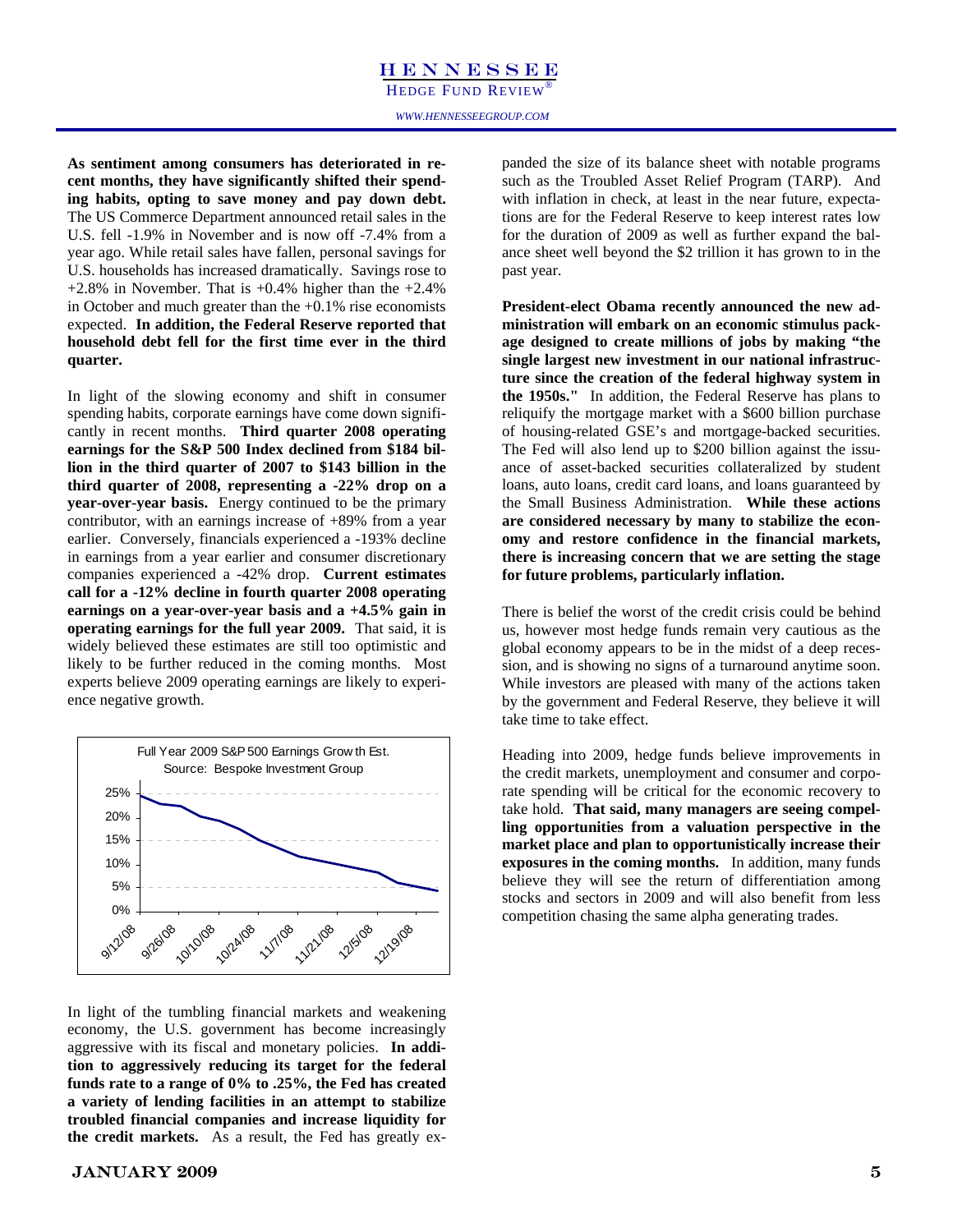HEDGE FUND REVIEW®

*WWW.HENNESSEEGROUP.COM* 

### *Long/Short Equity*  **(YTD: -18.34% / DEC: +0.31%)**

Long/short equity funds struggled in 2008 as stocks experienced one of their worst sell-offs in recent history; no sector, style or market capitalization was spared. While the majority of hedge funds were able to generate profits on the short side of their books, these gains were more than offset by losses incurred on their long positions. To illustrate the breadth of the sell-off, only 29 stocks in the S&P 500 Index experienced gains in 2008. **The Hennessee Long/Short Equity Index gained +0.31% in December, however finished 2008 down –18.34%. While on an absolute basis long/short equity funds disappointed, they still managed to outperform on a relative basis as the S&P 500 Index closed 2008 down –38.49%.** Conversely, the Hennessee Short Biased Index generated a +26.31% gain for the year, and was the best performing strategy by a significant margin.

Over the longer term, long/short equity funds have drastically outperformed their traditional counterparts. **The Hennessee Long/Short Equity Index has generated an annualized return of +7.06% over the 10 year period while the S&P 500 Index has lost -3.03%.** 

|                               | Hennessee Long/Short Equity Index vs. S&P 500<br>Source: Hennessee Group; Standard & Poor's |          |            |
|-------------------------------|---------------------------------------------------------------------------------------------|----------|------------|
|                               | Long/Short<br><b>Equity Index</b>                                                           | S&P 500  | Difference |
| 1998                          | 7.3%                                                                                        | 26.7%    | $-19.4\%$  |
| 1999                          | 33.9%                                                                                       | 19.5%    | $+14.4%$   |
| 2000                          | 10.2%                                                                                       | $-10.1%$ | $+20.3%$   |
| 2001                          | 2.9%                                                                                        | $-13.0%$ | $+15.9%$   |
| 2002                          | $-6.4%$                                                                                     | $-23.4%$ | $+17.0%$   |
| 2003                          | 19.4%                                                                                       | 26.4%    | $-7.0%$    |
| 2004                          | 7.8%                                                                                        | 9.0%     | $-1.2%$    |
| 2005                          | 6.8%                                                                                        | 3.0%     | $+3.8%$    |
| 2006                          | 11.1%                                                                                       | 13.6%    | $-2.5%$    |
| 2007                          | 12.1%                                                                                       | 3.6%     | $+8.5%$    |
| 2008                          | $-18.3\%$                                                                                   | -38.5%   | $+20.2%$   |
| Annualized<br>$(1998 - 2008)$ | $+7.06$                                                                                     | $-3.03$  | $+10.3$    |

**While the sub-par performance in 2008 of long/short equity funds was largely attributable to the broad based sell-off in equities, further complicating the ability of managers to generate alpha were the extreme levels of volatility coupled with the disconnect between company fundamentals and share price movements.** The VIX hit an all time high in 2008 as dramatic news pertaining to the declining economic conditions, disappointing corporate earnings and ongoing financial crisis led to wild intramonth swings. In addition, the ongoing global deleveraging process caused by rising levels of redemptions and fund liquidations resulted in forced selling and short covering, particularly in many of the names widely held by hedge funds. Lastly, the unprecedented actions taken by the government in 2008, particularly with regards to the bailout of select companies and short sale ban of over 950 stocks further exacerbated already irrational stock price movements.

In 2007, long/short equity funds benefited from a wide dispersion in returns among sectors and stocks as managers were able to identify profitable positions on both the long and short side of their books. While this strategy held up in the early part of 2008 with the long energy, short financial trade; the second half of the year brought a strong sell-off across all sectors. As the year progressed and the sell-off deepened well beyond expectations, hedge funds became increasingly defensive. By year end, the turmoil in the financial markets had reached a crisis level and the correlation between individual stock price movements rose to extremely high levels. **The extreme sell-off coupled with the lack of differentiation among sectors and stocks left little options for managers other than to focus on capital preservation. In short, the primary contributor to relative out performance for long/short equity funds in 2008 was the defensive posture of one's portfolio.** 



**The financial sector was the worst performing sector in the S&P 500 Index for the year. The financial crisis, which began in 2007, continued to deepen in 2008 and led to a sharp sell-off across the entire sector.** The failure and subsequent takeover of Bear Stearns, the failure of Lehman Brothers, the bailout of AIG, the takeover of Merrill Lynch and the transformation of Goldman Sachs and Morgan Stanley into commercial holding companies were just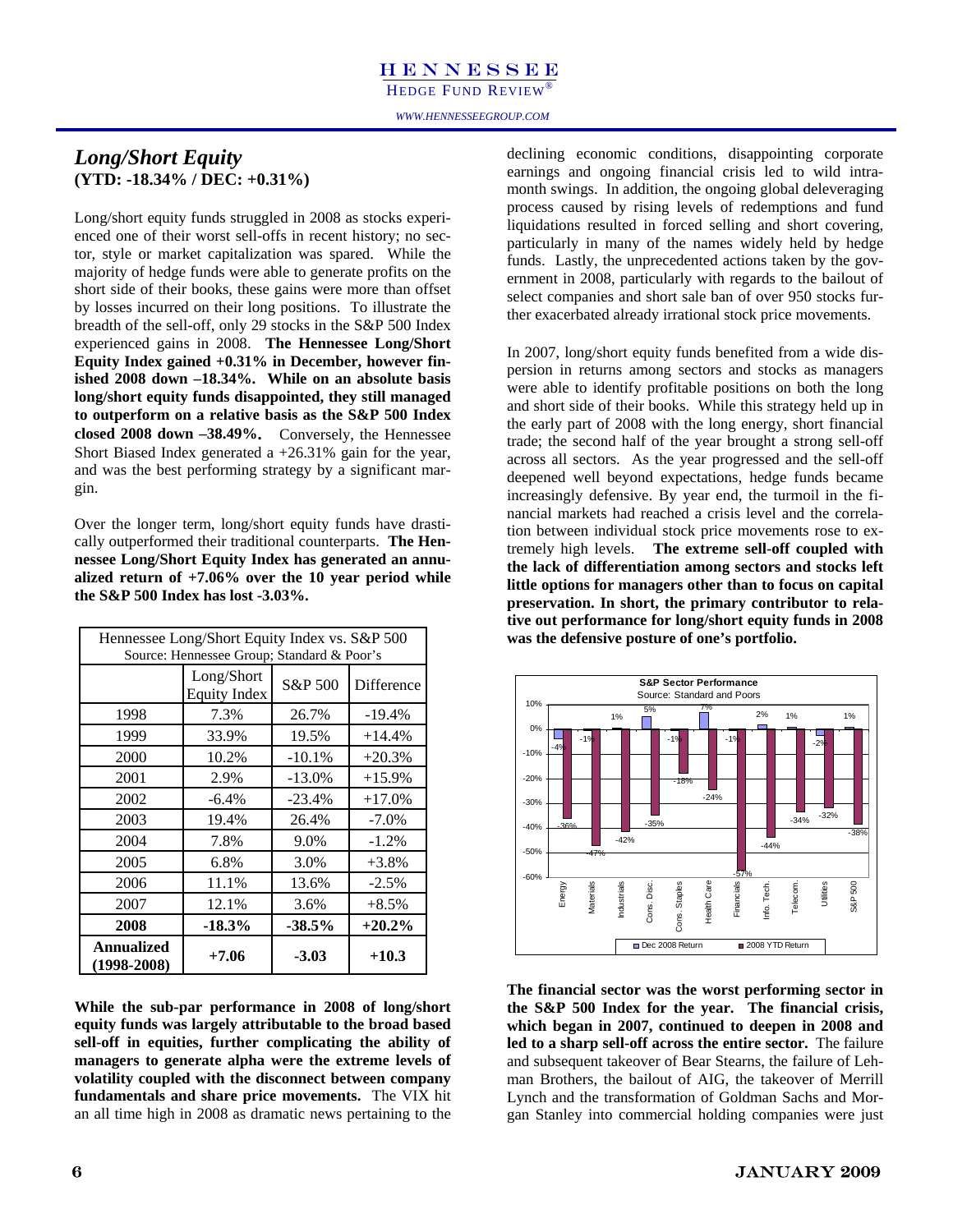some of the major story lines of 2008. Despite such troubles, the sector proved to be an alpha generator for many funds in the early part of the year as many funds anticipated the difficulties well ahead of time and maintained shorts on the sector.

However, this trade became increasingly difficult during the second half of the year. In addition to valuations getting low, the government intervened on many levels, particularly by bailing out troubled financial companies. In addition, the SEC placed a ban on the shorting of over 950 companies, primarily in the financial industry. The ban not only limited their ability to short troubled companies but also led to short squeezes, whereby companies with weak fundamentals experienced strong gains. That said, the short profits generated in the first half of the year led to the Hennessee Financial Equities Index strongly outperforming on a relative basis. **The Hennessee Financial Equities Index declined -14.99% while financials within the S&P 500 Index finished the year down -57.0%.** With financials trading at increasingly attractive levels and interest rates at historical lows, hedge funds are stating they will look to cautiously increase their long exposure to the sector in 2009. A particular emphasis will likely be in the equity securities of recovering financials that experienced extreme sell-offs as a result of the credit crisis.

**The energy and materials sectors – popular themes for hedge funds in recent years - started 2008 strong, but sold off strongly in the second half of the year due in large part to slumping revenues and concerns regarding the slowing economy.** The energy sector within the S&P 500 Index finished the year down -35.9%, while materials were off -47.1%.Notable decliners included Schlumberger, Halliburton, Chesapeake Energy, Massey Energy and Transocean. **In light of the dramatic sell-off in commodity related names, many hedge funds are finding these sectors once again attractive and will look to cautiously increase their exposures heading into 2009 as they still believe the longer term supply/demand story remains intact.** 

**As the long energy, short financial trade came to an end in July and the markets commenced a broad sell-off, many managers sought the safety of defensive sectors such as consumer staples and healthcare.** Both sectors generate steadier earnings streams, as they are necessities for consumers and are therefore considered more resistant to recessionary headwinds. **For the year, consumer staples and health care were the two top performing sectors on a relative basis within the S&P 500 Index, declining - 17.7% and -24.5%, respectively.** Hedge funds benefited late in 2008 with holdings in several blue chip consumer staple companies, such as Hershey, Kellogg, Campbell Soup, Anheuser-Busch and Colgate-Palmolive. In addition to overweighting blue chip consumer staples, many funds benefited from holdings in discount retailers. As recessionary worries grew, cautious consumers looking for bargains turned to discount retailers which led to earnings surprises and positive revisions for Wal-Mart, Target, BJ's Wholesale Club and other discount retailers. That said, most hedge funds are likely to reduce exposure to consumer staples in the coming months as valuations look expensive on a relative basis. In addition, there are expectations the aggressive actions taken by the government in recent months will begin to alleviate recessionary pressures and result in consumer staples lagging the broad equity markets.

As for healthcare, accelerating M&A activity in the biotech sector during the year, most notably the bid for Genentech by Roche and the bid for Imclone by Bristol-Myers Squibb, served as support for the sector. The share prices of several other large and mid cap biotech stocks also considered acquisition targets benefited from the uptick in M&A activity during the year. Hedge funds continue to favor this sector due in large part to the predictable earnings streams and compelling valuations; most healthcare sectors are currently trading at 10-year low multiples on forward 12-month P/ E's. **That said, one particular headwind for the healthcare sector in the short term is the Obama presidency and uncertainty surrounding policy initiatives.** 

Along with traditional long/short equity managers, activist investors experienced significant declines in 2008. **While the long bias nature of activist funds certainly hurt performance in the past year, many managers also struggled due to the freezing-up of the credit markets.** Managers were less successful employing typical activist strategies such as encouraging companies to utilize debt to fund stock-buyback plans or increase dividends. The headlines in 2008 were dominated by activist investors struggles to squeeze out value in their companies, most notably Yahoo. While 2008 was a difficult year, the outlook for activist investing looks promising or at least improved. **There are expectations that new rules related to executive-pay and corporate-governance will emerge from Washington in 2009 which will favor activist strategies. In addition, managers will likely look to work with sovereign wealth funds that are now heavily invested in U.S. companies which could provide funds additional leverage when employing certain activist strategies. Lastly, activists will likely look to increase their exposure to distressed assets in 2009 as the opportunity set continues to increase.** 

While the monetary and fiscal policies in recent months are expected to bring some stability to the markets over the next six to twelve months, most hedge funds plan to remain cautious given the uncertain times, particularly with regards to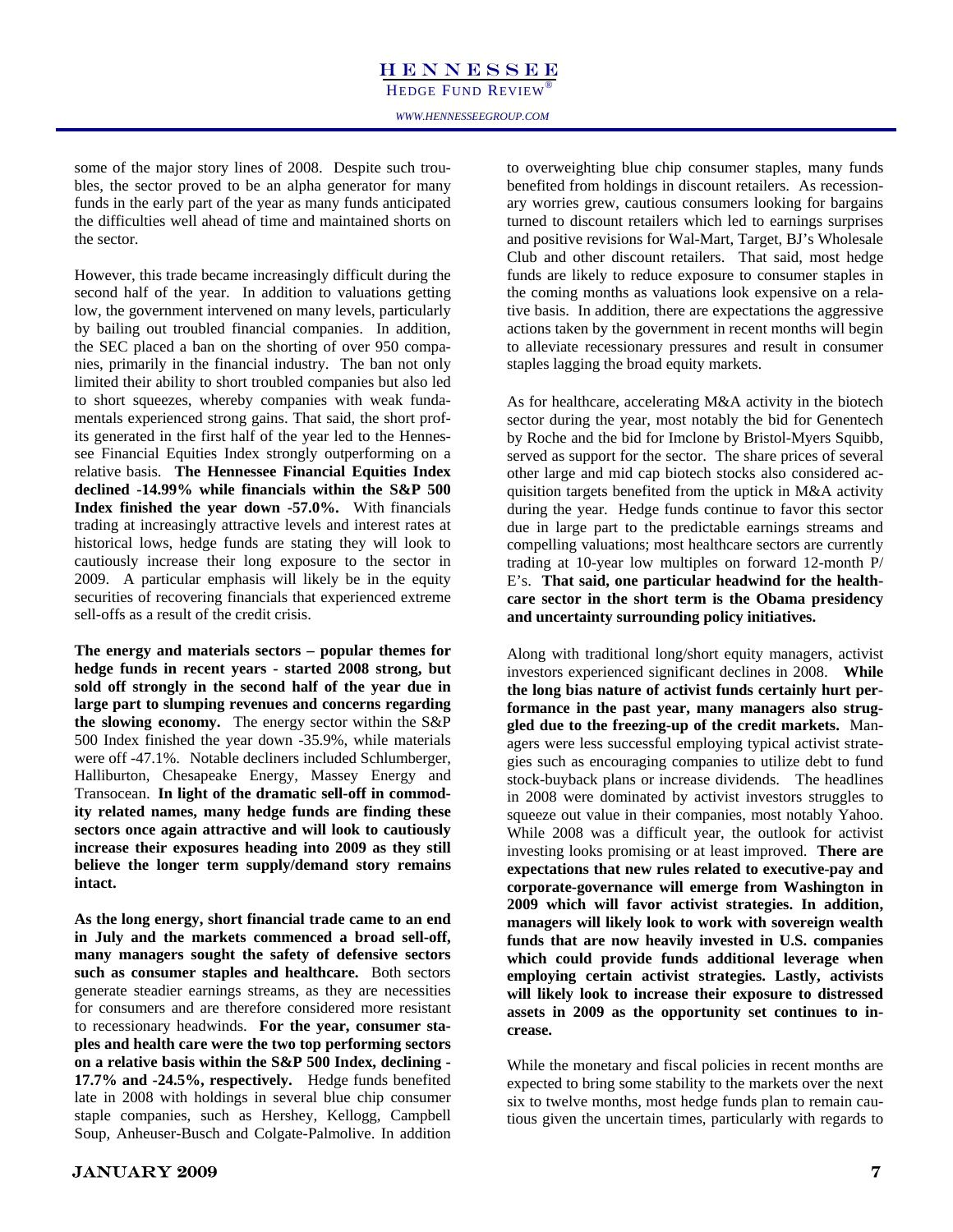HEDGE FUND REVIEW

earnings prospects. That said, as they continue to position their portfolios to protect capital, they are also preparing to exploit the opportunity set presented. From a valuation perspective, hedge funds believe the equity markets are looking increasingly attractive with the S&P 500 Index trading at a trailing P/E ratio of 10.7x, down from 15.5x at the beginning of 2008 and below its historical average of 16.0x.



**In addition, hedge funds believe that 2009 will present compelling opportunities in individual names for both the long and short sides of their books which could lead to double digit unlevered returns for the year**

### *Arbitrage/Event Driven*  **(YTD: -18.57% / DEC: +1.00%)**

**The Hennessee Arbitrage/Event Driven Index finished the year by advancing +1.00% in December, bringing 2008 year-to-date performance to -18.57%, the worst year in history for the index.** 2008 was a year of tremendous challenges as the subprime credit collapse quickly spread into a full blown crisis of confidence. A flight to quality and massive deleveraging led to forced selling and liquidations. **In September 2008, fears of a global systemic meltdown caused massive, fevered unwinding of positions, resulting in a spectacular and unprecedented market crash.** 

**Almost every asset class, with the exception of Treasuries, experienced unprecedented declines in 2008.**  Crowded trades and investor redemptions further exacerbated risk reduction and forced selling, causing losses for almost all hedge fund strategies. Credit-related, distressed and convertible strategies suffered significant losses as high yield credit spreads exploded, while merger arbitrage funds were able to outperform on a relative basis.

**In addition to the typical investment challenges, hedge funds faced several external challenges in 2008, such as the removal of ability to short stocks, utilize normal leverage and operate in the face of mass redemptions.**  Managers also faced counterparties issues, such as the failure of Bear Stearns and Lehman Brothers, which called into question the security of assets.

**The combination of these factors resulted in a "perfect storm", causing double digit declines for hedge fund strategies, resulting in the industry's worst performance ever.** Multiple arbitrage funds declined –16.35% in 2008 (-0.12% in Dec), according to the Hennessee Multiple Arbitrage Index. The second worst performing year would be 1994, when the index was up +3.58%. **However, the carnage of 2008 should create incredible opportunity for surviving hedge fund managers with capital to invest in 2009 and beyond.** Given the severe dislocations in many asset classes, there are many attractive opportunities for hedge fund managers with long-term time horizons. **Hedge fund investors should focus on quality managers who can generate real returns without the use of excessive leverage.** Investors should also focus on less crowded trades and more innovative strategies. Hedge funds will have to adapt to much less availability of leverage, as less is available to market participants. **However, we expect that this will lead to less capital invested and less crowded trades, leading to greater potential rates of return.** 

While we maintain an optimistic outlook, it should be noted that there have been a significant amount of hedge funds that have opted to freeze redemption, create sidepockets or further limit the selling of illiquid assets. **This redemption overhang will be worked through in the first half of 2009, and may potentially provide negative pressure on prices. In addition, the discovery of the \$50 billion Bernie Madoff fraud may also affect redemptions in the first half of 2009. In addition, these issues have given the hedge fund industry a "black eye" and 2009 will likely bring greater scrutiny by investors and more regulation by the government.** 

The credit markets experienced dramatic changes in 2008 as a full blown crisis resulted in markets completely freezing. The Federal Reserve and central banks across the globe made concerted efforts to increase lending and thaw credit markets. **The Federal Reserve lowered the Fed Funds rate 10 times since September 2007 by 5.25% to the current range of 0 to 25 basis points.**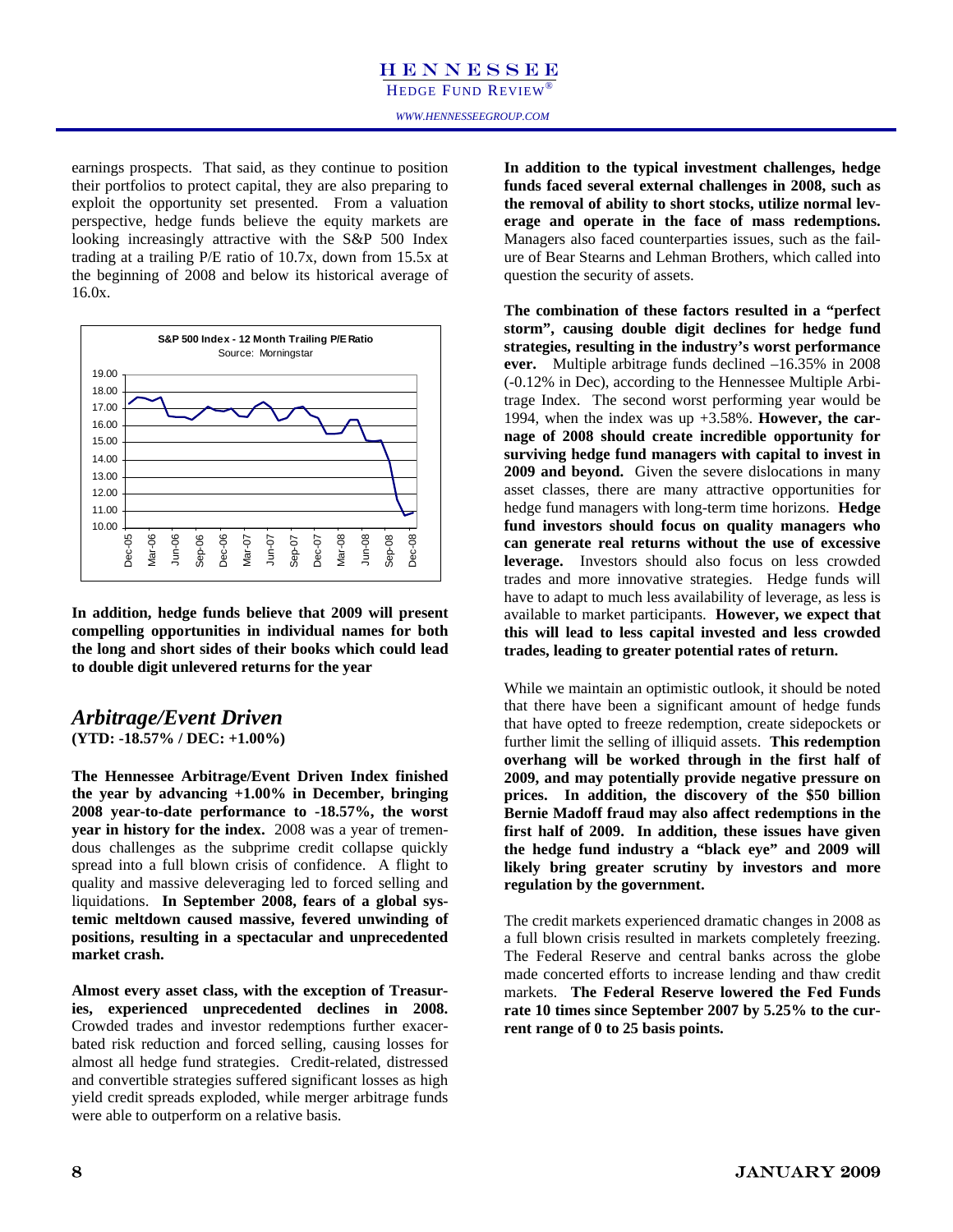

The Fed and Treasury committed billions of dollars in attempts to restore order. The government effectively backstopped parts of the short-term markets, increased lending to financial institutions, provided guarantees on bank and finance-company debt, took steps to bring down home mortgage rates and tried to ensure that consumers and lenders have access to capital. Three Month Libor rates skyrocketed in September and October, as banks refused to lend. **Efforts appear to have helped, as the 3 Month Libor Rate has declined; however, credit markets remain impaired and more improvement is needed.** 



**In 2008, investors poured into Treasuries, causing prices to skyrocket and yields to plummet, making these securities by far the best-performing asset class, returning +14% for the year.** Yield on the 2 Year Treasury declined from 2.88% to 0.76%, while yield on the 10 Year Treasury declined from 3.91% to 2.25%. Yields on some short term Treasuries actually became negative at one point. **Most investors believe that yields are likely to rise, as current yields are too likely too low to compensate investors, and they will likely move to riskier assets.** In addition, there

Funds Rate<br>
May be reduced foreign definant as the ottook for forget<br>
term inflation has increased, which would lead to a weaker<br>
dollar. may be reduced foreign demand as the outlook for long dollar.



Outside of Treasuries, all credit securities experienced significant losses. **Investment-grade corporate bonds declined -7% and spreads tripled to 6.00% from the start of the year, according to Merrill Lynch.** Tax-exempt municipal bonds also lost investors -4% in 2008, a historically safe asset class.

**The spread on the Merrill Lynch High Yield Index widened by an incredible 1220 basis points during 2008** (the spread on the Merrill Lynch High Yield Index tightened from 1988ps to 1812bps in December, after hitting a new record high of 2182bps mid-month.). The widening of spreads drove declines as junk bonds fell -26% in 2008. Managers state that the price of the average junk bond declined to 61 cents on the dollar from 93 cents.

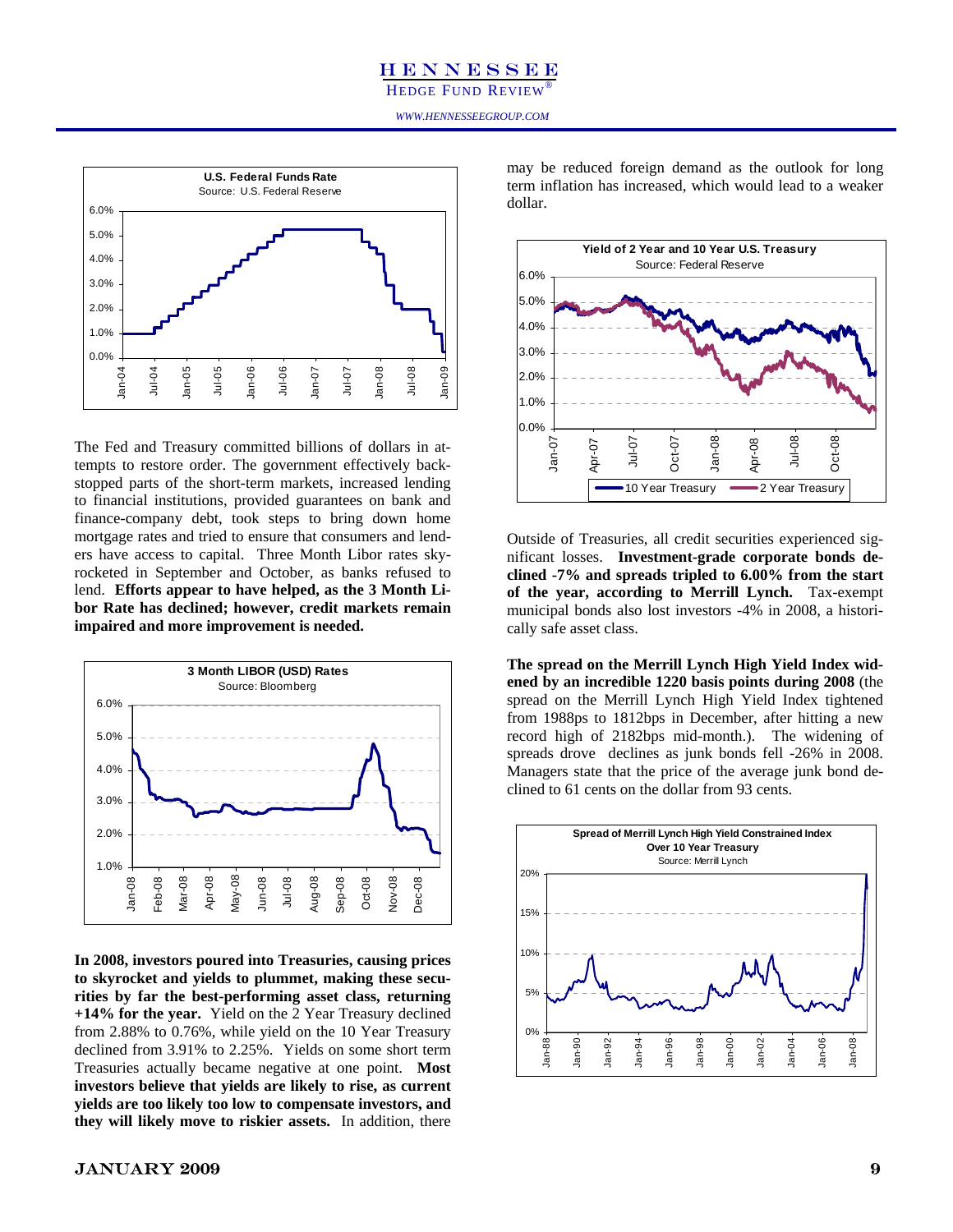HEDGE FUND REVIEW

*WWW.HENNESSEEGROUP.COM* 

### **HENNESSEE HEDGE FUND REVIEW** ®

### SUBSCRIPTION FORM

The Hennessee Group LLC is pleased to offer you a **12-month subscription** to the **Hennessee Hedge Fund Review**®**.** The Hennessee Hedge Fund Review<sup>®</sup> provides comprehensive performance information, statistics, and market analysis; all of which is value added to hedge fund managers and investors alike. The Hennessee Hedge Fund Review® includes the **Hennessee Hedge Fund Indices**®, one of the oldest and most widely sourced indices in the industry. The following are also included:

- 1 An overview of the U.S. and major international markets.
- 2 A discussion of each of the 23 hedge fund money management styles including trading themes, market trends impacting each style, and positions that have impacted their peer group.
- 3 Monthly **Hennessee Hedge Fund Indices**® for each of the 23 Styles (including long/short equity, event-driven/ arbitrage, global/macro, and others).
- 4 Our **Hennessee Hedge Hog Corner** featuring manager commentary on investment themes, and the U.S. and international markets, including political and economic views.

### **Please complete the following information and return it with your payment to the address listed below.**

### **YES, I WANT TO SUBSCRIBE TO THE HENNESSEE HEDGE FUND REVIEW®**

Please **COMPLETE** your mailing and email address:

|                 |               |                                                                                                                                                                                                                                                         |              | State: $\frac{Zip:\_$                      |
|-----------------|---------------|---------------------------------------------------------------------------------------------------------------------------------------------------------------------------------------------------------------------------------------------------------|--------------|--------------------------------------------|
|                 |               |                                                                                                                                                                                                                                                         |              |                                            |
|                 |               | Are you a:     Hedge Fund       Family Office<br>$ $ Bank                                                                                                                                                                                               |              | Insurance Company     Endowment/Foundation |
|                 | Fund-of-Funds | Individual<br><b>Brokerage</b>                                                                                                                                                                                                                          | Pension Fund | <b>Investment Consultant</b>               |
|                 |               | <b>SUBSCRIPTION INVOICE</b>                                                                                                                                                                                                                             |              |                                            |
| <b>QUANTITY</b> | <b>PRICE</b>  | <b>DESCRIPTION</b>                                                                                                                                                                                                                                      |              | <b>TOTAL</b>                               |
|                 | \$500 USD     | <b>EMAIL SUBSCRIPTION (U.S. AND INTERNATIONAL)</b>                                                                                                                                                                                                      |              | \$                                         |
|                 |               | PLEASE MAKE CHECKS PAYABLE TO HENNESSEE GROUP LLC OR PURCHASE VIA OUR WEBSITE:<br>http://www.hennesseegroup.com/hhfr/index.html                                                                                                                         |              |                                            |
|                 |               | PLEASE MAKE A COPY OF THIS FORM AND RETAIN IT AS YOUR RECORD.<br><b>MAIL A COPY WITH YOUR PAYMENT TO:</b><br><b>Hennessee Group LLC</b><br>500 Fifth Avenue, 47 <sup>th</sup> Floor<br><b>New York, NY 10110</b><br>Tel: 212-857-4400 Fax: 212-768-8190 |              |                                            |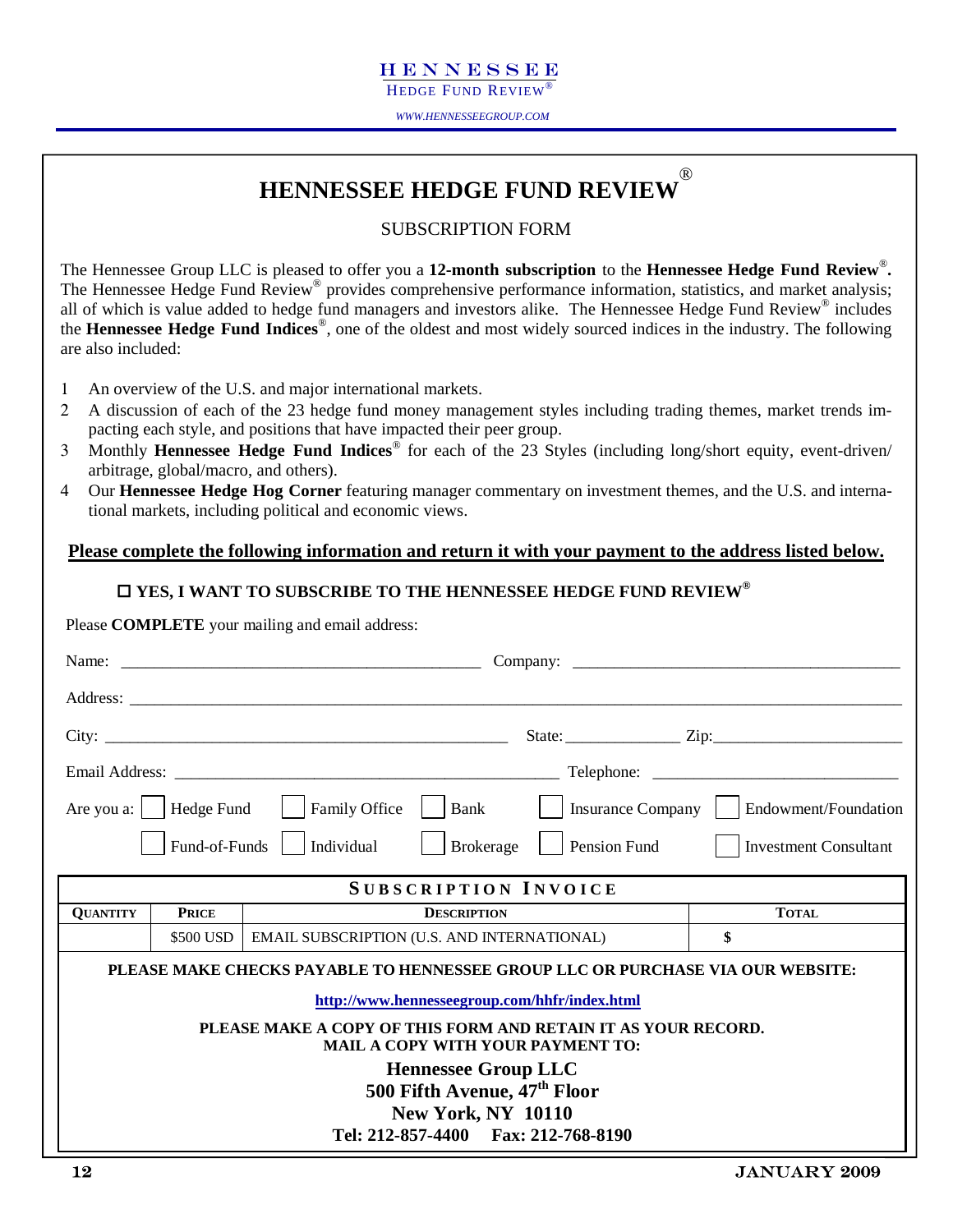### HENNESSEE HEDGE FUND REVIEW

) ecember as spreads tig **December as spreads tightened from extreme levels, but fell -26.30% for the year.** In 2008, some managers benefited somewhat from a generally negative view on credit, relatively high cash positions and low exposures. However, the average manager was unable to avoid heavy losses as credit spreads rose sharply and investors were forced to delever.

**The current distressed cycle is attributable to lax underwriting standards for many years, leading to an overextension of borrowing.** While this applies to the overall credit markets, this was specifically seen in subprime mortgages in 2006, leveraged buyouts in 2007, and in overleveraged financial institutions like Lehman Brothers and Bear Stearns in 2008. In corporate credit, managers report that covenant-lite bank loans and pay-in-kind toggle notes disguised the true health of companies and allowed for the extension of liquidity. **In addition, a huge growth in demand for high-yield products by CDOs, CLOs and other structured products supported huge new issuance.** Leverage continued to build into the system, until it was unsustainable, and conditions dramatically reversed in 2008, resulting in a crash. Current conditions are extremely challenging for leveraged companies. **Demand for credit has essentially disappeared as funds have deleveraged and in some cases liquidated.** Investors with capital remain on the sidelines. In addition, the cost of financing has increased dramatically as spreads have increased. The consumer led recession and tight credit conditions will lead to significant difficulty for companies in need of capital. With funding markets under pressure, bankruptcy protection becomes the most viable option for many companies in 2008.

**There were 231 "major" (firms with assets greater than \$50 million) bankruptcy filings in 2008, including Lehman Brothers, which filed for bankruptcy in September, becoming the largest bankruptcy in history.** There were several bankruptcies by airlines, retailers, financial institutions, casinos, homebuilders, and other economically sensitive companies.

The default rate among speculative-grade bond issuers world-wide, as tracked by Moody's Investors Service, currently remains low at 3.1%; however has tripled since the beginning of the year. **The general consensus is for a sharp rise in default rates. While forecasts range in optimism, most expect for global speculative-grade default rates to reach 4.5% in 2008 and 8% to 10% at the end of 2009.** 



Managers are optimistic on the outlook for distressed, however, point out that we are currently in the beginning stage of what may be an unprecedented distressed cycle. **While managers are developing traditional long term distressed strategies, managers state that there are already technical short term investment opportunities due to extreme levels of market volatility, risk aversion, and forced selling of assets creating a significant dislocation.**  In the short term (6-12 months), managers report utilizing the following strategies:

- *Short Credit:* Several managers are still short corporate credit via CDS in economically sensitive sectors, expecting companies to face significant distress and possibly bankruptcy.
- *Long Credit:* Several managers have purchased attractive corporate debt which is offering 15% to 20% unlevered returns. Managers are focusing on high quality companies with short duration (1 to 2 years) and expect bonds to realize returns at maturity.
- *CDS-Bond Basis Trade:* Managers report an attractive investment opportunity in historically wide CDS-bond basis – the spread between a cash bond and its matched maturity equivalent CDS. (There is now an estimated \$60 trillion in notional CDS outstanding, 20 times the amount at the end of 2002, and 4 times the market cap for the entire U.S. stock market.)
- *Leveraged Loans:* Managers have built positions in leveraged loans, which are often secured by assets of companies. Prices tumbled to less than 70 cents on the dollar, while in normal times they trade close to par, and actually fell below the levels of unsecured bonds at one point.
- *Bank Debt:* Managers are buying first lien bank debt as leveraged owners are being forced to sell at discounted levels. Late in the year, first lien bank debt was trading at 40 to 70 cents on the dollar and offering mid- to high-teen unlevered returns, with potential for higher returns.
- *Subprime and RMBS:* Managers believe there are opportunities in subprime loans and residential mortgage backed securities. Mortgage markets imploded in 2006, 2007 and 2008, and are now in a restructuring phase. Managers believe that high quality Triple A subprime and Alt-A RMBS prices are trading at reasonable levels with returns in the low to mid-teens.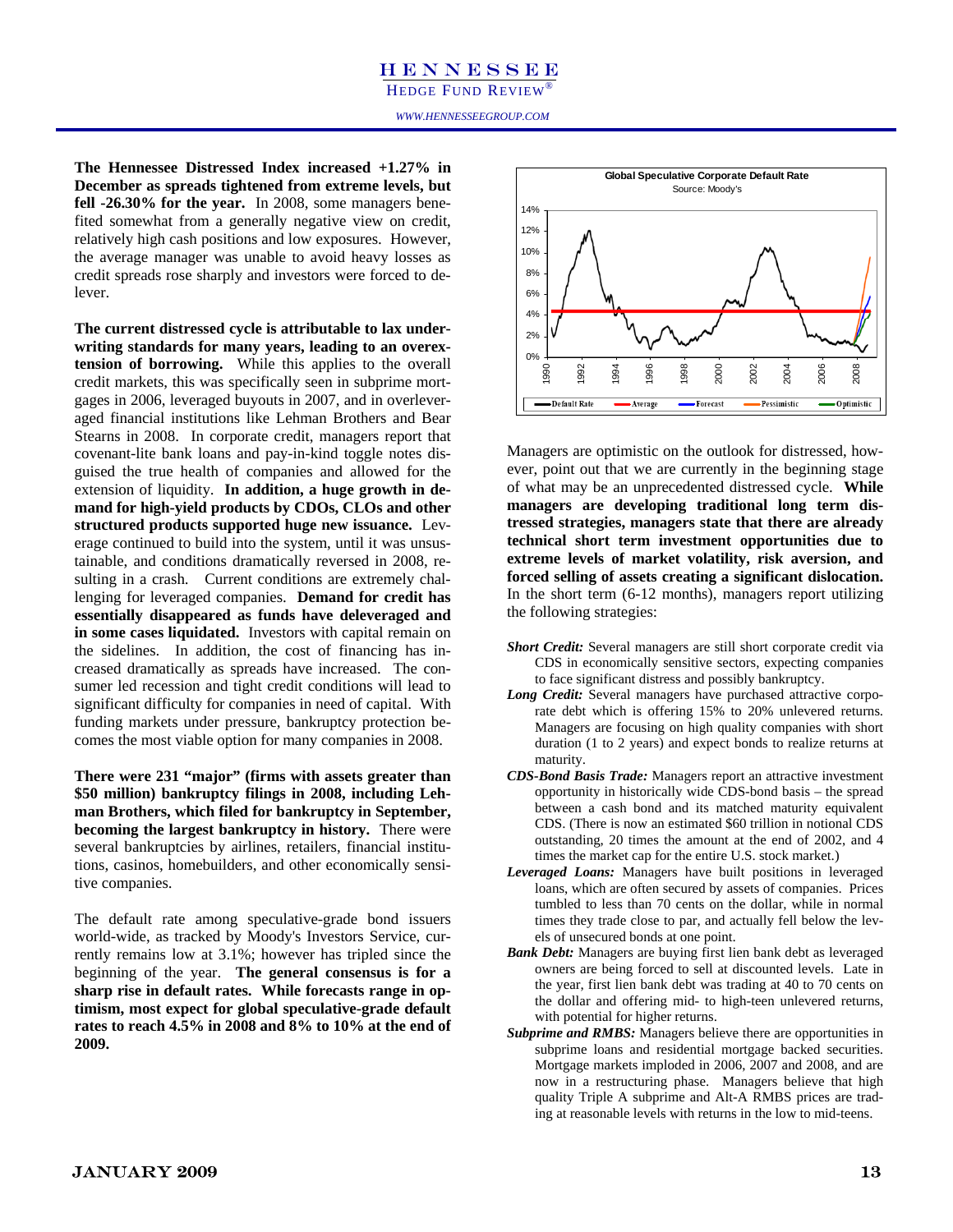**Managers are also extremely optimistic on the fundamental outlook for long term distressed opportunities over the next couple years and believe we are on the cusp of an incredible opportunity on the long side.** As previously noted, managers expect the number and amount of defaults to accelerate quickly over the next 12 to 18 months. Debtor-in-possession and exit financing will present significant opportunities due to benefits of seniority, downside protection and attractive yields. However, managers remain cautious and selective realizing that assets may get even cheaper.

**The Hennessee Merger Arbitrage Index advanced +1.93% in December, bringing year to date returns to -0.87%.** Merger arbitrage was one of the best performing strategies for the year, only underperforming Short-Biased and Macro funds. Merger arbitrage managers benefited from a conservative approach, high levels of cash and a focus on strategic deals.

In 2008, global merger and acquisition volume fell -29% to \$3.06 trillion, which is a robust year relative to historical averages, but a sharp slowdown versus 2007. Private equity-led buyouts, which accounted for about 15% of 2007 activity, fell to 6% in 2008.



National governments accounted for a big portion of M&A activity, especially in the U.S. The U.S. government rescued Fannie Mae and Freddie Mac in September, as well as AIG later in the year. The Troubled Assets Relief Program (TARP) accounted for \$258 billion in deals in the fourth quarter. In addition, the financial services industry was extremely active as several firms were forced into deals in order to stave off bankruptcy, including Bear Stearns, Merrill Lynch, and several others.

Managers generated significant profits in strategic deals, believing that companies would take advantage of depressed valuations to make beneficial acquisitions. There were several key strategic deals and profitable positions completed in 2008, **including the \$23 billion acquisition of Wrigley's by Mars, the \$52 billion acquisition of Anheuser-Busch by InBev, and the \$13 billion acquisition of EDS by Hewlett Packard.** 

However, deals were extremely vulnerable as the economy slowed sharply and the credit crunch made borrowing extremely difficult. BHP Billiton's bid for Rio Tinto would have been the largest acquisition ever, but collapsed in 2008. In October, United Technologies dropped its \$2.6 billion bid for Diebold and Waste Management dropped its offer for Republic Services. Apollo Management, a private equity firm, paid \$1 billion to Huntsman to terminate an acquisition. In recent weeks, several managers took losses as spreads widened on Dow Chemical's acquisition of Rohm & Hass. In the wake of Kuwait's cancellation of a \$17.4 billion joint venture with Dow, several questioned the ability of Dow to finance its acquisition of Rohm and Hass at \$78-a-share.

Managers remain very concerned that the negative headwinds of 2008 – tight credit conditions, volatile equity markets and deepening global recession – may continue into 2009. Thus, managers are maintaining a cautious position, such as low exposures and significant cash balances. Managers continue to focus on strategic deals as there are wellcapitalized companies that can pay cash to acquire assets at a deep discount.

**Managers state that it is possible we may see a robust "corporate control" market in 2009 and 2010, similar to 1988, when many companies went on buying sprees with U.S. stock valuations at depressed levels.** In addition, most expect the majority of deals in 2009 to be smaller (\$500 to \$1 billion) and completed out of necessity. Companies will need to merge to remain viable, increase cash flow and pay down debt.

**The Hennessee Convertible Arbitrage Index advanced +3.90% (-20.87% YTD) in December, its first monthly advance since May.** In December, credit spread tightening, secondary market richening, and declining interest rates made positive contributions to performance. However, **for 2008, convertible arbitrage funds struggled significantly, experiencing their largest annual decline by a wide margin.** For the year, convertible arbitrage funds were negatively affected by:

- Widening of credit spreads (increased  $+1200$  basis points in 2008)
- Decline of stock prices  $(S\&P 500$  declined -38.5%)
- Higher cost and availability of leverage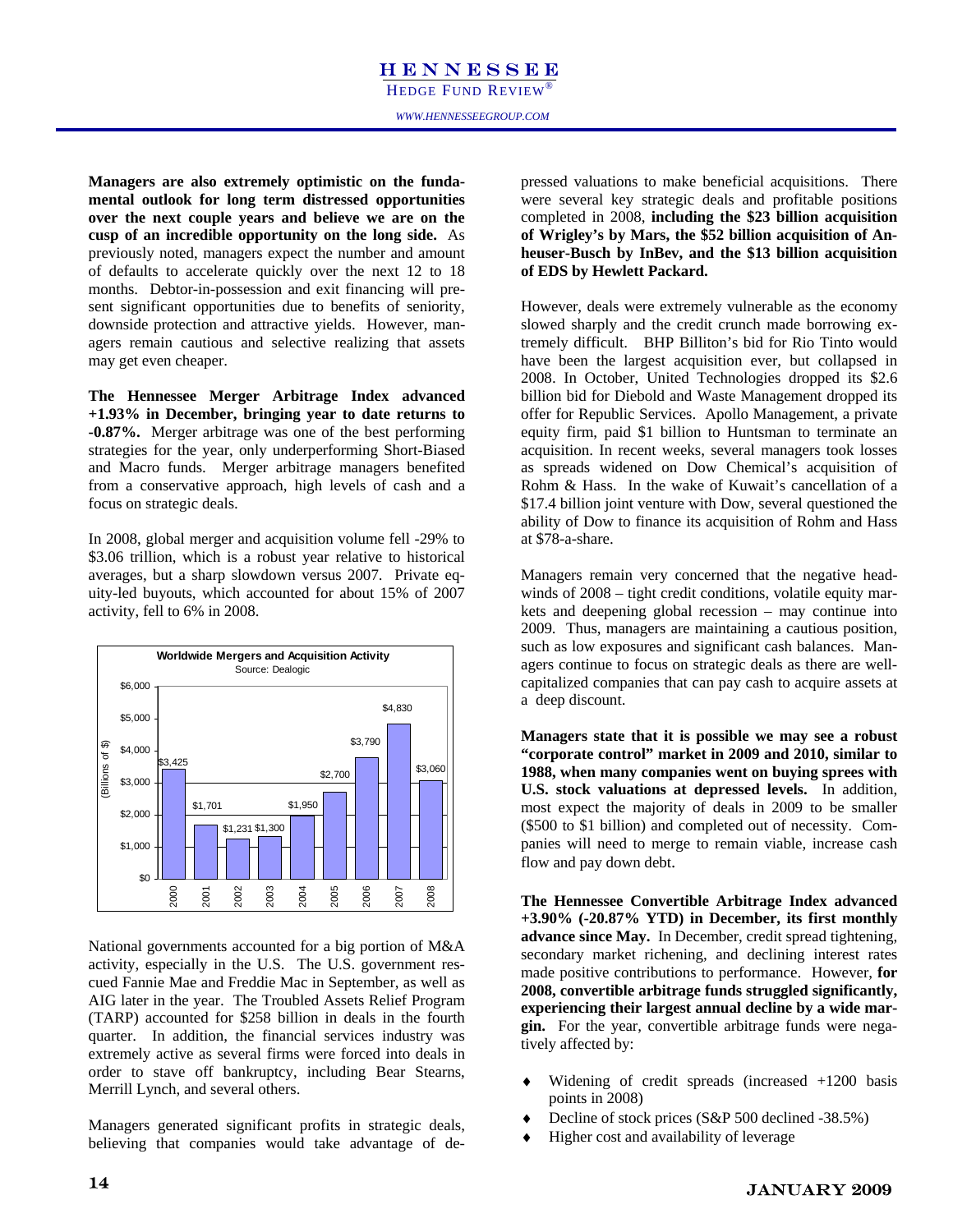HEDGE FUND REVIEW

- Deleveraging due to higher borrowing costs and counterparty concerns
	- Temporary ban on short selling in September
- Weakness in the financial sector (combined with increased representation by financials)
- A broad-based flight to quality
- Forced selling due to margin calls and mass redemptions
- Illiquid and frozen markets where selling significantly outweighed buying

A tightening of credit spreads made a positive contribution to performance in December. The spread on the Merrill Lynch High Yield Index tightened from 1988 bps to 1812 bps during the month, after hitting a new record high of 2182 bps mid-month. **However, for 2008, the spread on the Merrill Lynch High Yield Index widened by 1220bps, significantly detracting from performance.** 

For the year, 90-day average equity volatility spiked from 38.6% to 113.2%, and average call-implied volatility jumped from 47.3% to 77.8%. In 2008, the VIX increased from 22.50 to 40.00, and hit a new record high of 80 in November. While volatility is a positive for the convertible arbitrage strategy, convertible implied volatility lagged listed and realized volatility, reducing its positive effect in 2008. **Managers expect markets to remain volatile for the immediate future, but expect to see a peak in volatility by mid-2009, if not already.**



Average theoretical discount of the All US Convertible VXA0 Index dropped from 5.07% cheap to 3.85% cheap during the month, after hitting a low of 3.28% cheap midmonth. **For the full 2008, the average theoretical discount of the All US Convertible VXA0 Index increased dramatically from 0.07% cheap to 3.85% cheap, after hitting a high of 6.4% in October**.



Interest rates also made a positive contribution to performance. In 2008, the 2-year Treasury yield dropped by 231bps, while the 10-year yield declined by 178bps. However, the positive effect was largely overwhelmed by the many negative factors of 2008.

**Convertible arbitrage hedge funds typically utilize leverage to deliver performance.** As Lehman Brothers and Bear Stearns failed, the cost of borrowing sharply increased. When combined with poor performance, many funds were not able to maintain leverage, faced margin calls and were forced to liquidate portfolios. In addition to hedge funds, many market makers and proprietary trading desks were forced to deleverage, further exacerbating selling pressure.

**Given the significant dislocation of 2008, managers are optimistic on convertibles for 2009.** Managers are presently seeing tremendous opportunity in convertible bonds. Managers believe that once selling pressures subside, convertibles could outperform over the next 1 to 2 years. While most managers are bias towards U.S. convertibles, some are also optimistic on Asian convertibles, as they have shorter put dates (1-3 years) and higher yields (20-50%).

 Managers report that technicals of the convertible market started to improve in December, for the first time since mid 2007, as the convertible space had more buyers than sellers. This is largely due to the emergence of new, large buyers who are non-traditional. In addition, there were companies buying back convertible issues and incenting holders to convert early. Several firms have announced plans to launch dedicated convert funds in recent weeks, some in a long only format. **However, managers remained concerned about redemptions given several funds freezing redemptions and imposing gates. Once selling pressure subsides, managers can stop worrying about liquidity and can refocus on identifying arbitrage opportunities.**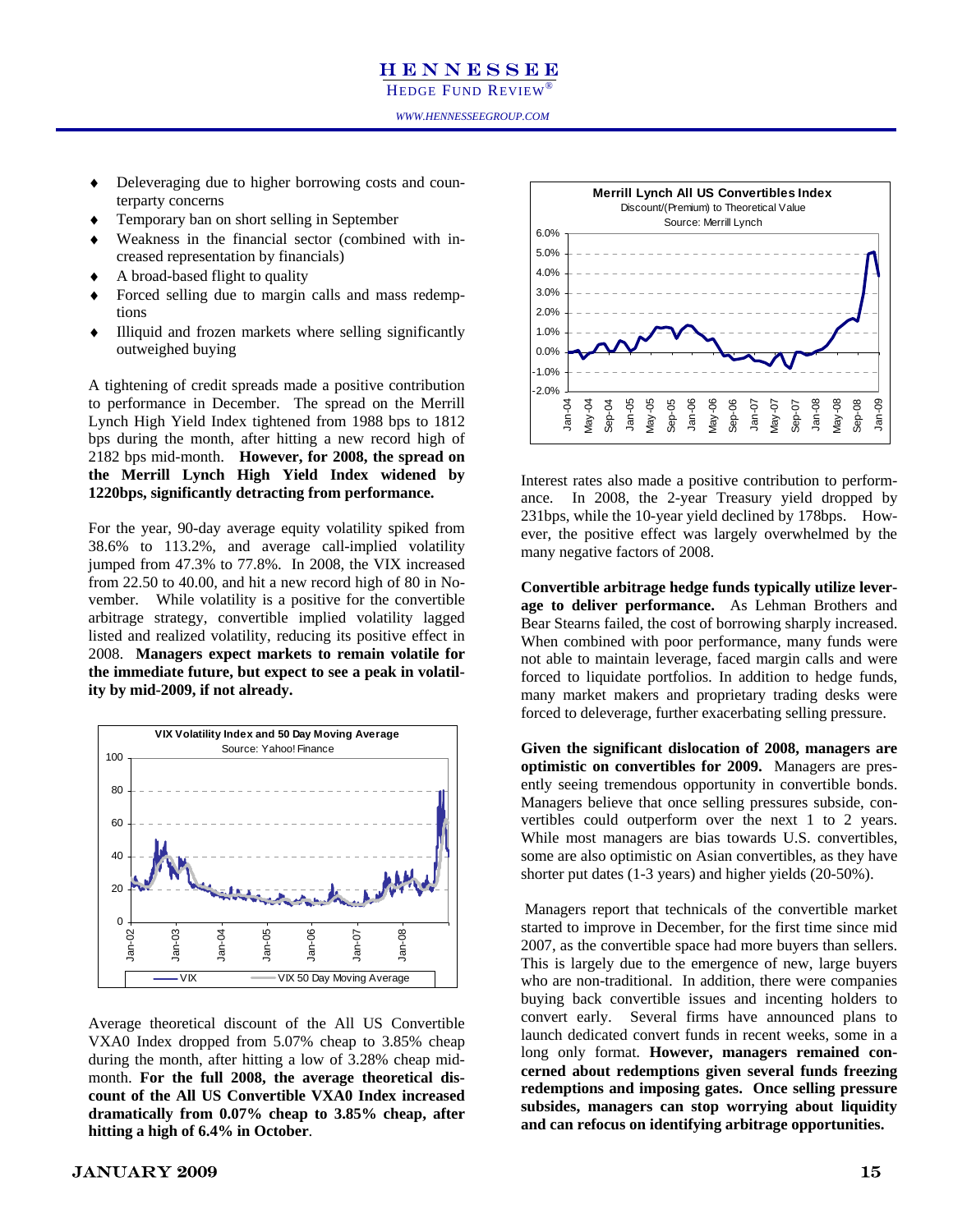**While 2008 has been traumatic for investors across the globe, the resulting environment is likely to produce "once in a lifetime" opportunities for investors who remain committed and who have capital to invest.** The combination of forced sellers, risk aversion, and limited access to leverage has led to a significant supply and demand imbalance.

While significant headwinds remain, such as a global economic slowdown, impaired credit markets, and changes to the hedge fund industry, hedge funds should continue to outperform on a risk-adjusted basis and should generate strong returns in 2009.

### *Global/Macro*  **(YTD: -20.72% / DEC: +0.61%)**

**The Hennessee Global/Macro Index increased +0.61% in December (-20.72% YTD).** The index finished the year down significantly, amid a turbulent trading environment and an aversion to risk depicted by an investor flight to quality. Risk aversion showed peaks in 2008, with the TED spread and the Libor-OIS spread reaching all-time highs in September, two key measurements of risk sentiment. **Managers were left with little place to hide as US Treasuries and gold were the two of the few profitable asset classes in 2008.** 

|                   |                 | <b>Global Interest Rates 2007 to Current</b> |                    |
|-------------------|-----------------|----------------------------------------------|--------------------|
|                   |                 | (As of 12/31/08)                             |                    |
|                   | Rate Cuts (bps) | 2007 Year End Rate                           | 2008 Year End Rate |
| <b>G7 Average</b> | $-245$          | 3.70%                                        | 1.25%              |
| <b>US</b>         | $-400$          | 4.25%                                        | 0.25%              |
| <b>ECB</b>        | $-150$          | 4.00%                                        | 2.50%              |
| <b>BOE</b>        | $-350$          | 5.50%                                        | 2.00%              |
| China             | $-275$          | 4.25%                                        | 1.50%              |
| Japan             | $-40$           | 0.50%                                        | 0.10%              |
| Australia         | $-250$          | 6.75%                                        | 4.25%              |
| Canada            | $-275$          | 4.25%                                        | 1.50%              |
| Switzerland       | $-225$          | 2.75%                                        | 0.50%              |
| <b>Russia</b>     | $+300$          | 10.00%                                       | 13.00%             |
| <b>Brazil</b>     | $+250$          | 11.25%                                       | 13.75%             |

The global equities market finished the year substantially down, with the MSCI EAFE declining -45.09%, but ending the year with a December rally of +5.92%. **Despite the large global coordinated effort to increase liquidity, including worldwide rate cuts and large stimulus packages, every major equity market finished the year with negative returns.** The December rally implies that investors have better hopes for the new year, as valuations are considered extremely low and government policies have injected massive amounts of money into the markets.

For the first three quarters, investors were focused on a global spike in inflation, due to rising commodity prices. As the credit crisis spread from the US to global economies, inflation fears switched to concerns of a global financial system meltdown and declining global growth. Global growth is expected to be 1% in 2009, down from 3% in 2008 and 4.1% in 2007. Inflation data estimates show an expected decrease from 4.8% in 2008 to 2.0% in 2009, according to Barclays Capital. Unemployment hit new highs in many regions. **In the new year, managers believe that the international economies are still risky investments considering the end of year drop in commodity prices and continued flight to quality. They do, however, see long-term opportunities for future gain and growth, as valuations are at extreme lows.** 

Managers in Europe saw increases in December, with the Hennessee Europe Index finishing the month -1.05% but finished the year down -18.95%. European countries saw positive returns in December, with the MSCI Europe Index finishing up  $+5.18\%$  for the month, but lost  $-48.20$  for 2008%. **A general consensus among managers shows that many believe the European governments took too long in initiating rate cuts, spurring further downturns.** In addition, the short ban initiated in many countries, and active until January 16 in England, had a negative impact on many investors, as it hampered the ability of hedge funds to function normally. Managers believe that the removal of the short ban will cause a further decrease in European equities.

To spur growth in Europe, the government has been forced to enact rapid rate cuts (cutting 175bps from October to December) and large stimulus packages. Inflation estimates have plummeted from 3.3% at 2008 year end to 1.1% in 2009. The EU approved a rescue plan that makes cash injections and loan guarantees available to lenders and a \$672 billion bank stimulus package approved in Germany in December. Despite stimulus, GDP estimates have been decreased from .9% in 2008 to -1.3% in 2009. **While valuations are at new lows, investors will be weary to jump back into the market too early, despite the optimistic view over recent government stimulus packages.** In the long term, managers are seeing very attractive opportunities in Europe, with P/E ratios now at 7x, close to historical lows.

**The failure of developed countries to avoid recession has taken a toll on Asian nations, proving that they are not de-coupled from U.S. and other developed countries.** The MSCI Asia Pacific ex Japan Index finished the year down -53.30%. A reduction in exports caused equity markets to plummet, hurting managers throughout the region. With developing nations experiencing declines in unemployment and investor confidence, demand for goods declined and Chinese economy was dramatically hurt. The Baltic Dry Index reached all time lows in 2008, implying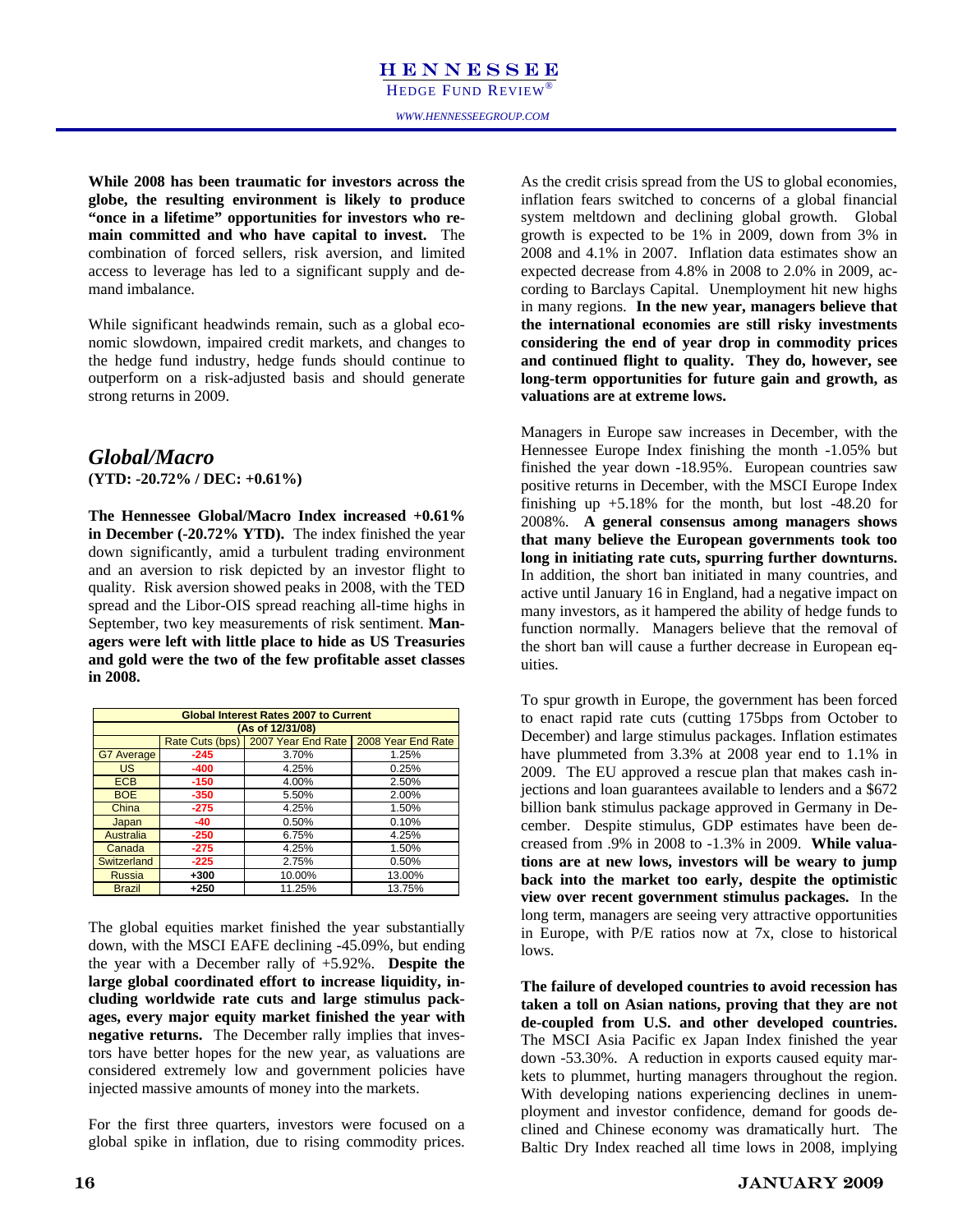that trade across the globe had dramatically declined. Without the benefit of fast growing China, other Asian nations were not far behind in the decline. Equity markets experienced declines in China as growth estimates were revised down to 9.7% for 2008 and 8.5% for 2009 (as of November 31), and Asian countries as a whole expect growth rates in 2008 and 2009 of 5.4% and 3.6%, respectively. **While growth is set to slow, many managers are still optimistic towards Asia as a whole, particularly China, as growth is still positive.** 



**Also hurt by decreased trade and slowing growth was Japan, with the Nikkei tumbling -42% in 2008.** The decline of the auto industry in 2008 was detrimental to Japan, as auto exports are one of the primary economic drivers. Furthermore, an increase in the strength of the yen caused a decrease in world trade. Japan reduced its already low rate of .5% down to .1%. These already very low interest rates and high levels of public debt will make it hard for Japan to further increase liquidity, which may prove necessary, in 2009. Economists are expecting a sharp decline in inflation, and expect growth to decline for the next four quarters.

**Emerging markets were hit hard by the decrease in demand for commodities, and slowing exports to developed countries.** The MSCI EM finished the year down -54.48%, despite a return of +7.60% in December. Hedge funds also saw decreases, with the Hennessee Emerging Markets Index dropping -30.01% in 2008 and seeing minimal gains of +0.05% in December. There was a large sell off in emerging market equities, as investors became more risk averse. Due to both geopolitical tensions with Georgia and their heavy reliance on energy exports, Russia finished December down -7.83% (-74.16% YTD), one of the worst performing countries. Managers remain cautious on Emerging Markets, but also see opportunities in 2009. **From a long-term standpoint, P/Es are at 7.0x trailing earnings, which is valued at 40% of average. With developed countries in a recession, Emerging Markets may** 

d dramatically declined. With-<br> **account for a substantial amount of growth in the fu-**<br> **account for a substantial amount of growth in the fu-**<br> **ture.** Furthermore, managers believe that exports are be**ture.** Furthermore, managers believe that exports are becoming less important, as domestic demand is on the rise.

> Latin American markets were some of the worst performers of 2009 with the Hennessee Latin American Index down  $-27.48\%$  for the year, but showing returns of  $+2.76\%$  in December. After several years of strong performance and a source of major growth throughout the world, Latin America was among the worst of the Hennessee Indices, only behind Emerging Markets. The deterioration of developed nations crippled these nations this year, due to decreased trade and currency volatility. Managers are predicting severely slowed growth in Latin America. The GDP is forecasted to be 0.9%, down from 5.8% in 2008. **The investor flight to quality drew substantial capital from Latin America, which leaves the country with little monetary backing for government stimulus.** The financial systems here are underdeveloped, and therefore monetary easing will be overshadowed by the dysfunctional financial markets. **In the short term, managers believe that returns are likely to be bleak and recovery is dependent upon the effect of stimulus packages in the US and other developed countries.** Like other Emerging Markets, managers see low valuations and are optimistic that profits are possible when the economy returns to more normal conditions.

> Macro managers saw profitable returns with the Hennessee Macro Index returning +2.06% in December, and (+3.37% YTD). **The most profitable trades for managers, over the year, came from currency trades, commodities and yields.**

> **Commodities in 2008 showed a dramatic boom-to-bust cycle, with prices soaring to start the year, and seemingly having no floor towards year-end.** With the epic failure of Bear Stearns, commodities, (especially gold) gained favor among investors, seen as an asset that could help portfolios weather the financial storm. With fears of an energy crisis at hand, oil prices soared to new highs in July, reaching \$145.29 a barrel. As the economy deteriorated, unemployment rose and consumer spending declined, oil plummeted, hitting a low of \$33.87 a barrel in mid December.

> Coal started off the year with dramatic increases, peaking at \$132 in July, but with the energy sectors in decline, they finished the year slightly above \$62. **With the tightening credit markets and investor risk aversion, managers began to liquidate positions in commodities, as traders became scarce, deleveraging became popular and capital became king.** Managers are maintaining share positions in coal, with reduced exposures, and anticipate an increase in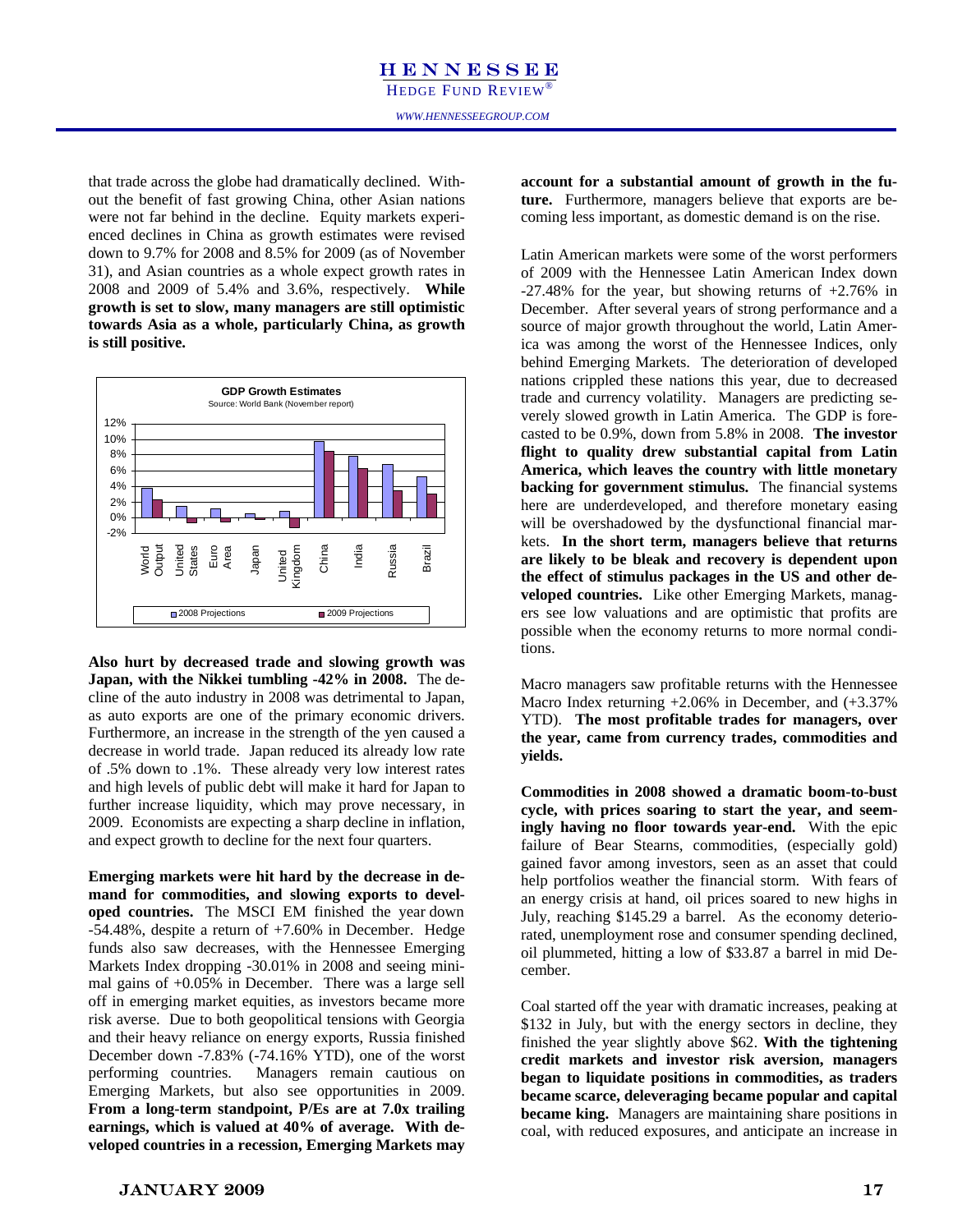energy over the next year. For 2009, managers have a bleak outlook, based upon fears of fewer traders, continued tighter markets and the headwind of global recession.



**Managers who invested in gold generated gains, as gold finished 5.8% higher in 2008, showing an increase for the 5th year in a row.** Investors flocked to gold, which is considered a safe haven among investments. Most financial institutions predict that gold will continue to rise, as demand is fairly inelastic, but production is decreasing. Furthermore, as gold is tied to currency, the volatility in the currency market leaves gold as an attractive alternative.

Currency markets saw an active year, characterized by the falling pound and raising yen. Managers early in the year saw profits from the yen carry-trade, where investors sold the yen at low interest rates in order to fund riskier highyield assets. **The yen saw a surge late in the year, as managers opted away from risky assets, and bought back the yen. Over the year, the yen surged by 19% over the dollar, 22% against the euro 40% over the pound.** 



The pound did not fare so well over the year, with investors worried about ailing financial markets, rising unemployment in Britain and late year interest rate cuts. Managers remain skeptical on the strength of the pound, and some are even going so far as to predict that the euro will surpass the pound by the end of 2009.

The dollar had a turbulent year, with a decrease against the euro in the first two quarters, then a surge beginning in July. **The dollar benefited amid a flight to safety and global deleveraging.** Managers saw gains as many predicted this shift mid year. December showed a decline in the dollar, falling 12% against the euro, as the Fed cut interest rates to between 0.00% and 0.25%. Over the year, however, the dollar has seen a 3.7% gain against the euro, 34% against the South Korean won, and a 37% climb against the South African rand. In addition, the Russian rouble dropped 25% against the dollar, the Brazilian real lost 31% and the Indian rupee fell 23%.

Investors, in 2008, saw treasury yields decrease substantial amounts, due to a massive flight to quality. The benchmark 10-year yield ended at 2.22% after beginning 2008 at 3.91%. More over, the 30-year bond yield ended at 2.67%, just above the 10-year, but opened 2008 at 4.35%. Most telling, however is the 3-month yield, which ended 2009 at 0.12%, down from 3.26% at the end of 2007. Considered a gauge of investor confidence, yields dipped below zero twice in 2008.

**These historically low three month yields indicate that investors preferred a safe haven for their money, and were not looking to preserve cash, not seek alphas.** There was an increase in the 3 month yield at the end of December, showing that some investor confidence is returning. Managers feel that Treasuries are over bought, and will decrease in value in the new year, leaving room for more risky investment. For 2009, many managers are predicting that yield curves will steepen. **The treasury yields are too low, according to investors and an expected common theme for 2009 will be the shorting of US treasuries.** 

Managers remain cautious as we start 2009. Macro managers had a successful 2008, generating modest profits. Managers key themes for 2009 include a increase in Treasury yields, a tightening of high yield credit spreads, and a longterm bullish outlook on gold and inflation.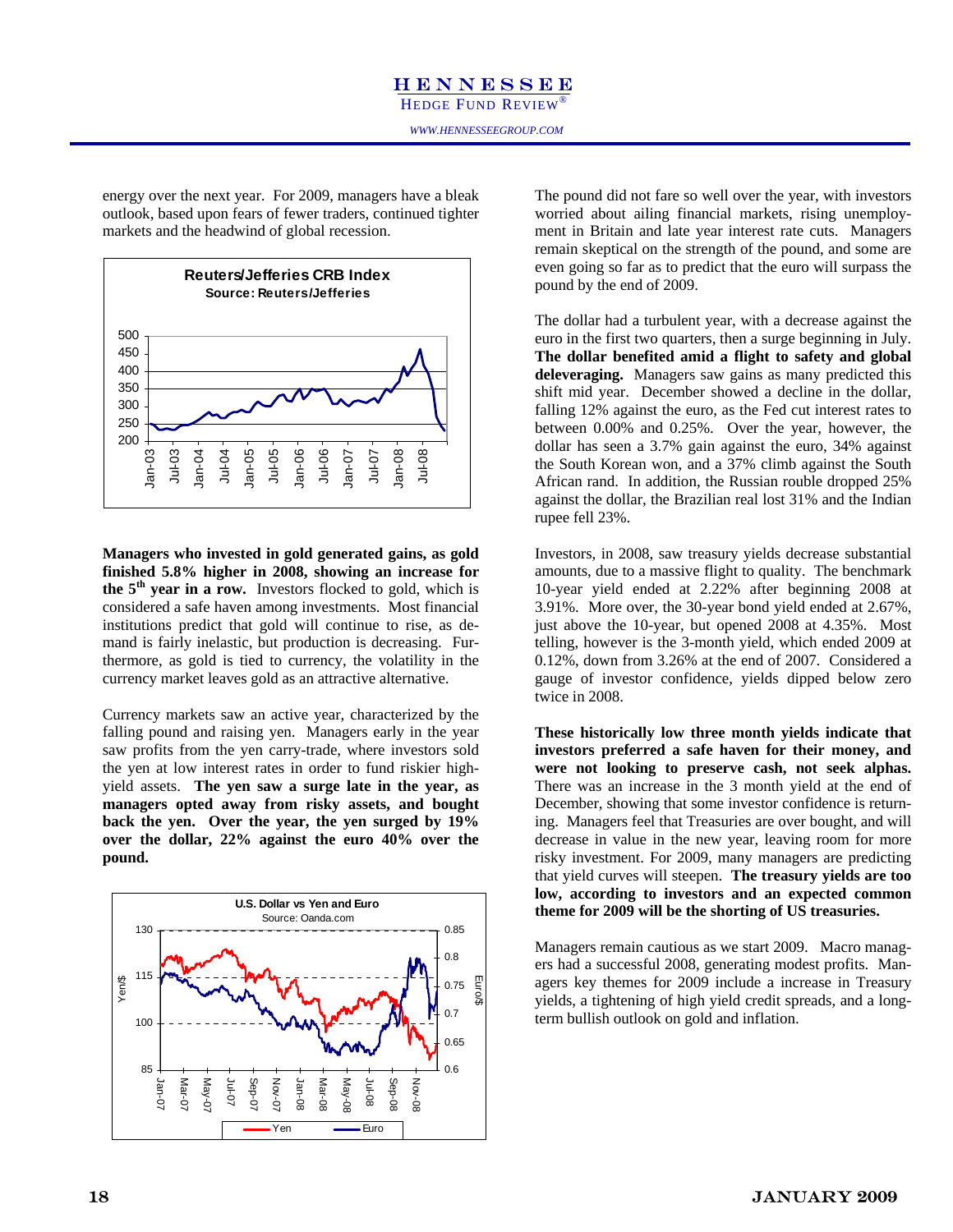### in Hedge Fund Investing **HENNESSEE** HEDGE HOG CORNER

The following are extracts from research related to hedge fund managers we monitor and do not necessarily represent the views of the Hennessee Group LLC:

**We believe the markets are forward looking and may start to discount an economic recovery in 2010** even if analyst estimates continue to be ratcheted down.

**We think the odds of a depression, with prolonged deflation similar at worst to the 1930s, are low**. There is a good chance that the November lows were the bottom of this bear market in stocks.

**We feel that the best returns in 2009 will be credit strategies,** as high yield credit spreads are likely to tighten from historical highs.

**We expect to slowly build up exposures over the next couple months as the markets continue to respond to fundamentals and as there are no more financial disasters that are announced.** 

**Oil is oversold in our view.** Excellent long term opportunities also exist in the Material, Industrial, and Healthcare. We are not particularly excited about consumer staple stocks.

**We plan on looking more at corporate debt securities**  especially in cases where there is a solid underlying business worth more than the underlying debt and corporate management is intent on reducing overall leverage which should benefit the debt holders.

**Busted convertibles have become absolutely and incredibly attractive** as the magnitude of the cheapness is so great that neither lack of leverage nor cost of leverage has a material impact on the expected returns.

With the direction of equities and the availability of credit uncertain, **any security that is vulnerable to stock exposure or to a dependency on refinancing debt is extraordinarily risky** and, in our view, largely fairly priced.

**We believe that the real economic impact of such fiscal policies will be muted**, much the same as the monetary stimulus of the past four months, as the velocity of money has slowed substantially and banks continue to be extremely stubborn in their lending practices.

**NESSEE** We remain extremely focused on the health of corporate **NESSEE and sovereign credit,** which will continue to have a dramatic impact on equity values.

> **In just a few short months we had gone from worrying about whether there was enough of any of these commodities to whether there would be enough demand to use the existing supply.**

**We see lots of opportunities in the corporate and high yield market to make equity type returns and we have been focusing a lot of our attention here.** 

**We are short Treasuries.** I think that is probably the most common trade out there right now.

**We are reducing merger arbitrage exposure as it is really difficult to get deals done.** We expect for some activity in 2009 as companies with cash by discounted assets, but we don't expect premiums to be high.

**We are looking at financials, as they will need to rebound in order for the overall market to rebound.** We are actually looking at buying some banks as the interest rate environment looks attractive once lending resumes.

**We have increased convertible arbitrage exposure.** We feel there should be a retrace of some losses simply due to any liquidity reentering the market. We saw this a little bit in December but expect it to continue.

**We think one of the major challenges in 2008 was the U.S. government's unpredictable policies.** We think that the government has learned from its mistakes and expect less radical changes in 2009.

**We are long energy independence/alternatives, such as nuclear and wind.** The new administration will make investments in this sector.

**We are concerned that the Madoff related losses may lead to another round of heavy hedge fund redemptions in the first quarter of 2009.** 

**We expect to see a push for greater hedge fund regulation and transparency in 2009.** 

**We are very happy that 2008 is over.** 

### January 2009 19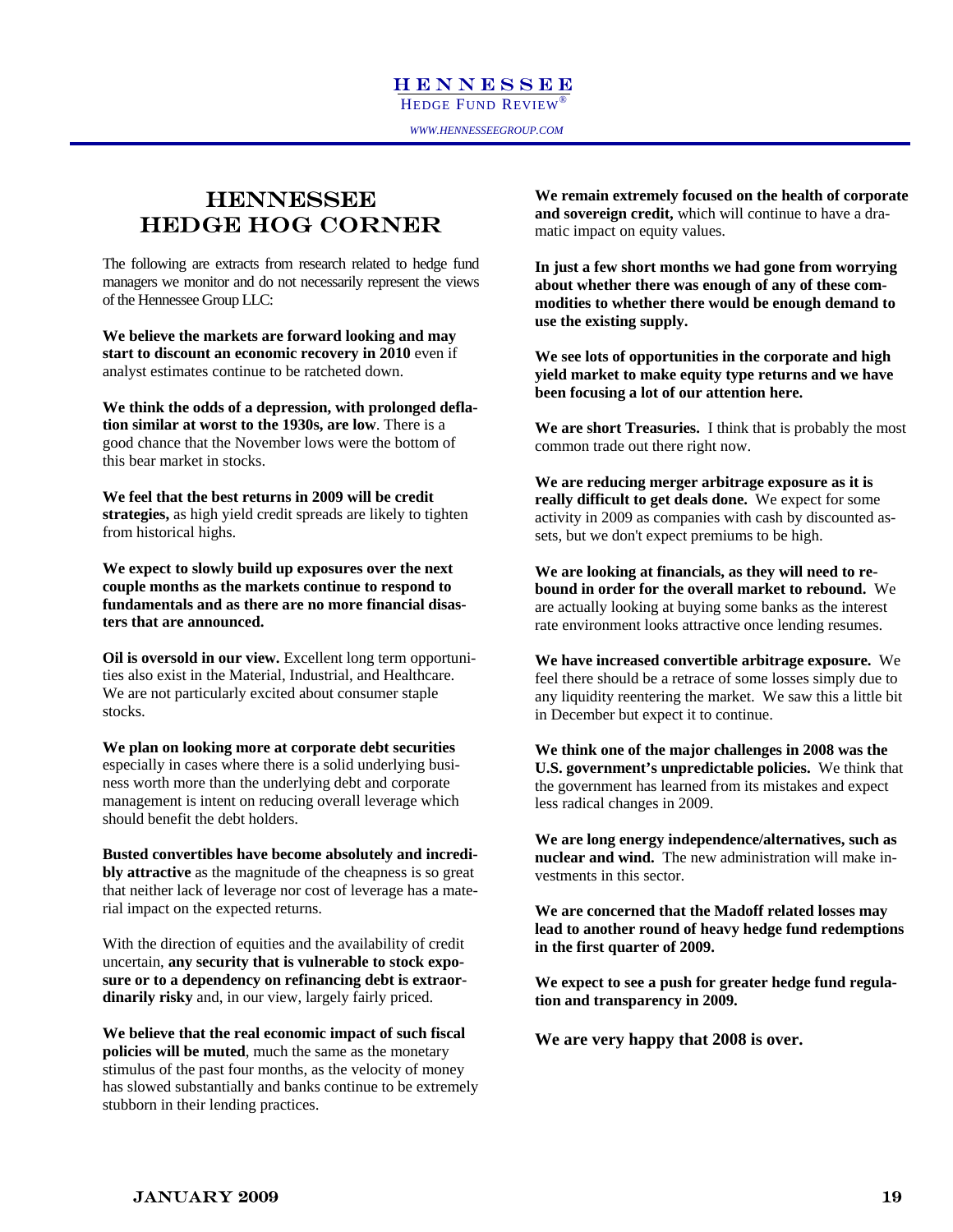*WWW.HENNESSEEGROUP.COM* 



For more information, contact Samuel Norvell at norvell@hennesseegroup.com

Hennessee Group LLC

AFSSEE GROUP

Your Strategic Partner in Hedge Fund Investing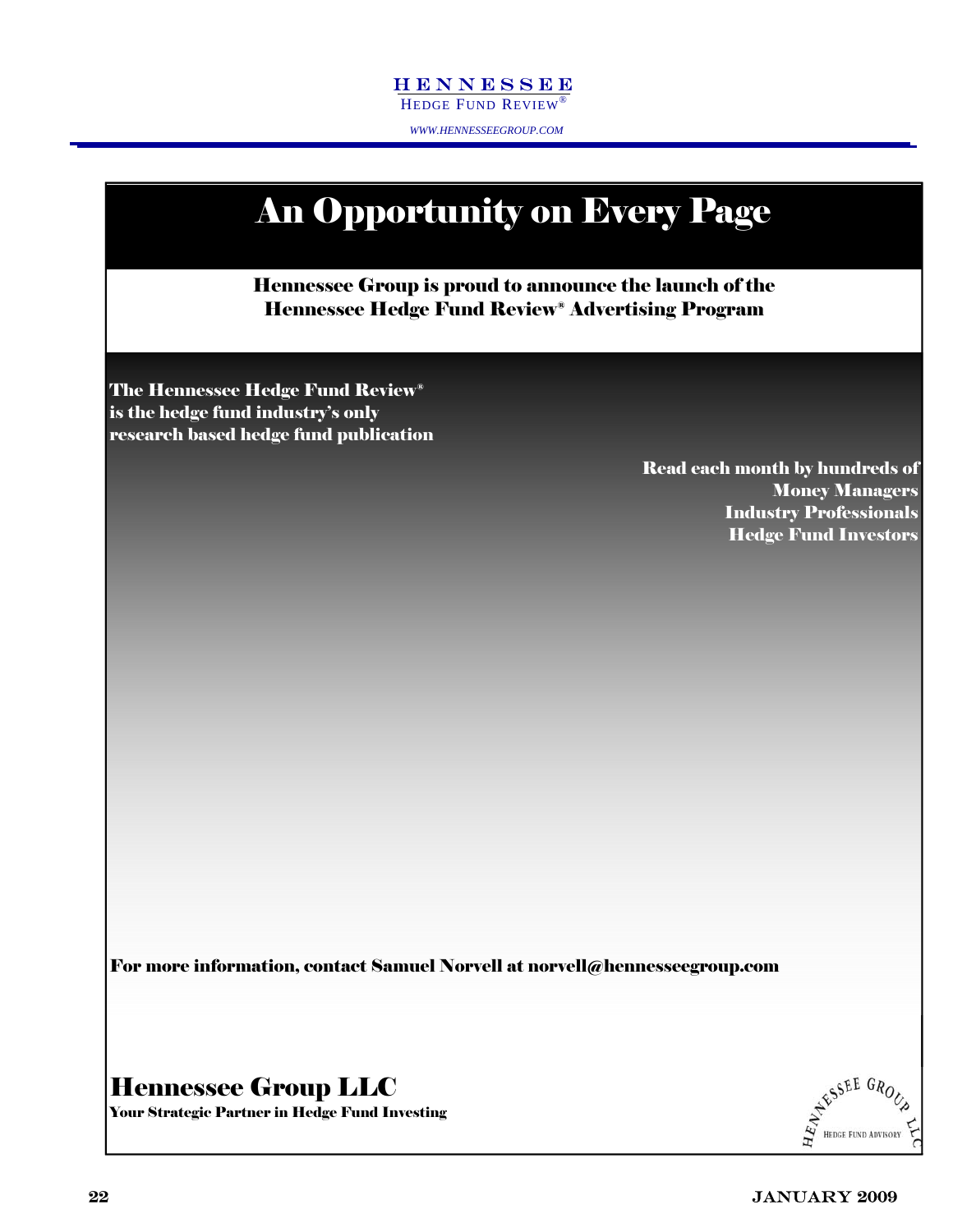| ۲ |                     |
|---|---------------------|
| d | HEDGE FUND ADVISORY |
|   |                     |

# **HENNESSEE HEDGE FUND RANKINGS** HENNESSEE HEDGE FUND RANKINGS

HENNESSEE HENNESSEE HEDGE FUND REVIEW® HEDGE FUND REVIEW®

*WWW.HENNESSEEGROUP.COM* 

| HEDGE FUND ADVISORY           |                 |                 |                   |                 |                 |                         |                 |                          |                 |                     |                 | WWW.HENNESSEEGROUP.COM |                 |
|-------------------------------|-----------------|-----------------|-------------------|-----------------|-----------------|-------------------------|-----------------|--------------------------|-----------------|---------------------|-----------------|------------------------|-----------------|
| MONTHLY RANK<br>2007 (Net)    | YTD             | <b>JAN</b>      | <b>FEB</b>        | <b>MAR</b>      | APRIL           | <b>MAY</b>              | JUNE            | <b>IULY</b>              | AUG             | <b>SEPT</b>         | <b>OCT</b>      | NOV                    | DEC             |
| ASIA - PACIFIC INDEX          | $\overline{19}$ | 22              | $\mathbf{\sigma}$ | $20\,$          | $\circ$         | $\overline{\mathbf{c}}$ | 22              | 17                       | $\overline{c}$  | $\infty$            | $\overline{c}$  | $10$                   | $\overline{18}$ |
| CONVERTIBLE ARBITRAGE INDEX   | 15              | 3               | $20\,$            | $\vec{a}$       | $\infty$        | $\overline{18}$         | $\circ$         | $\mathbf{L}$             | $\overline{10}$ | $\overline{\Omega}$ | $\overline{c}$  | 18                     |                 |
| <b>DISTRESSED INDEX</b>       | $\overline{c}$  | 13              | $18\,$            | $\overline{ }$  | $\overline{1}$  | 〓                       | $\overline{1}$  | $\overline{21}$          | $\mathbf{13}$   | $\overline{17}$     | $\overline{1}$  | 23                     | ${}^{\circ}$    |
| EMERGING MARKETS INDEX        | 23              | 15              | $\omega$          | $\frac{8}{18}$  | 16              | $\mathbf{r}$            | $\overline{17}$ | 22                       | 23              | 18                  | 22              | $\overline{c}$         | 15              |
| EUROPE INDEX                  | 13              | $\overline{17}$ | 4                 | $\Xi$           | $\Box$          | $\circ$                 | $\overline{c}$  | $\overline{19}$          | $\Xi$           | $\overline{13}$     | $\overline{16}$ | $\sigma$               | 23              |
| EVENT DRIVEN INDEX            | $18\,$          | $14$            | 15                | $\mathbf{r}$    | 13              | $\overline{10}$         | 16              | 16                       | $\mathbf{C}$    | 22                  | $\overline{17}$ | 그                      | $\overline{c}$  |
| FINANCIAL EQUITIES INDEX      | ${}^{\circ}$    | 5               | $\equiv$          | 23              | 22              | $\mathfrak{L}$          | 23              | $\mathcal{L}$            | S               | $\frac{6}{2}$       | $\omega$        | $\omega$               | 5               |
| FIXED INCOME INDEX            | $\circ$         | 4               | 23                | $\circ$         | 5               | $\circ$                 | $\infty$        | 4                        | $\omega$        | 4                   | $\circ$         | 5                      | $\approx$       |
| <b>GROWTH INDEX</b>           | $\overline{16}$ | $\overline{c}$  | $\overline{17}$   | $\overline{17}$ | 4               |                         | $10$            | $\overline{c}$           | 18              | 15                  | 13              | 16                     | $\overline{4}$  |
| HEALTHCARE AND BIOTECH INDEX  | G               | $20\,$          | $\overline{19}$   | 22              | $\overline{ }$  | $\overline{ }$          | $\circ$         | $\overline{\phantom{0}}$ | 15              | 12                  | $\circ$         | $\infty$               | $\approx$       |
| HIGH YIELD INDEX              | 12              | $\overline{ }$  | $\overline{21}$   | 4               | $\overline{10}$ | $\overline{4}$          | $\overline{ }$  | $\overline{ }$           | 12              | $\vec{a}$           | 18              | $\mathbf{r}$           | $\sigma$        |
| INTERNATIONAL INDEX           | 17              | 18              | $\circ$           | $\overline{c}$  | $\circ$         | $\overline{16}$         | $\overline{19}$ | 23                       | 16              | $\overline{c}$      | 15              | $\Xi$                  | $\epsilon$      |
| LATIN AMERICA INDEX           | 22              | $\equiv$        |                   | $\overline{19}$ | $\epsilon$      | $\epsilon$              | 15              | $\circ$                  | 22              | 23                  | 23              | $\overline{15}$        |                 |
| MACRO INDEX                   | $\mathbf{C}$    | $\mathcal{L}$   | 5                 | $^{12}$         | $\overline{2}$  | 15                      | $\omega$        | $\Box$                   | $\overline{c}$  | $\mathcal{L}$       | $\mathcal{L}$   | $\mathcal{L}$          | 4               |
| MARKET NEUTRAL INDEX          | 5               | ٥               | $\infty$          | $^{\circ}$      | $\overline{c}$  | $\overline{9}$          | $\sim$          | $\overline{4}$           | $\overline{1}$  | $\overline{10}$     | S               | $\overline{ }$         | $\circ$         |
| MERGER ARBITRAGE INDEX        | 3               | $\infty$        | $\overline{10}$   | $\epsilon$      | 15              | $\overline{17}$         | $\overline{13}$ | $\omega$                 |                 | $\epsilon$          | 4               | 4                      | $\overline{ }$  |
| MULTIPLE ARBITRAGE INDEX      | $\equiv$        | $\circ$         | 13                | Ξ               | $\overline{19}$ | ${}^{\circ}$            | 5               | $\overline{10}$          | $\overline{ }$  | $\Xi$               | $\vec{a}$       | 12                     | $\overline{17}$ |
| OPPORTUNISTIC INDEX           | Γ               | 12              | $\overline{ }$    | $\circ$         | 17              | $\mathcal{L}$           | 4               | $18\,$                   | $\overline{17}$ | $\overline{ }$      | $\Xi$           | $\overline{17}$        | $\overline{c}$  |
| PIPES/PRIVATE FINANCING INDEX | $\equiv$        | $10$            | 12                | S               | $\overline{c}$  | $\infty$                | $\equiv$        | $\overline{c}$           | $\circ$         | 5                   | $^{\circ}$      | $\overline{c}$         | 16              |
| SHORT BIASED INDEX            |                 |                 | $\mathbf{C}$      |                 | 23              | 23                      |                 | $\sigma$                 | $\overline{9}$  |                     |                 |                        | $\mathfrak{L}$  |
| TECHNOLOGY INDEX              | $\overline{14}$ | 23              | $\overline{2}$    | $\mathcal{L}$   | $\mathcal{L}$   | $\overline{c}$          | $18\,$          | $\circ$                  | $\infty$        | ๑                   | $\overline{10}$ | 19                     | $\overline{5}$  |
| TELECOM AND MEDIA INDEX       | 4               | $\overline{19}$ | $14$              | $\overline{16}$ |                 | 5                       | $20$            | ${}^{\circ}$             | ᆉ               | $\circ$             | $\overline{ }$  | $\circ$                | $\mathbf{C}$    |
| <b>VALUE INDEX</b>            | $20\,$          | $\frac{6}{1}$   | $\frac{6}{1}$     | 15              | ${}^{\circ}$    | 4                       | $\overline{c}$  | 15                       | $\circ$         | $\overline{19}$     | $\mathfrak{S}$  | 22                     | 13              |
|                               |                 |                 |                   |                 |                 |                         |                 |                          |                 |                     |                 |                        |                 |

The Hennessee Hedge-Fund Indices® are calculated from performance data reported to the Hendge Advisory Group by a diversified group of hedge funds. The Hennessee Hedge Fund Index is an equally- weighted average of the fund funds in the Hennessee Hedge Fund Index are believed to be statistically representative of the larger Hennessee Universe of over 3,500 hedge funds and are net of the sand unaudited. The hedge fund performance data has been made with respect to accuracy. Past performance is no guarantee of future returns. This material is for general information only and is not an offer or solicitation to buy or sell any security including any interest in a h

19